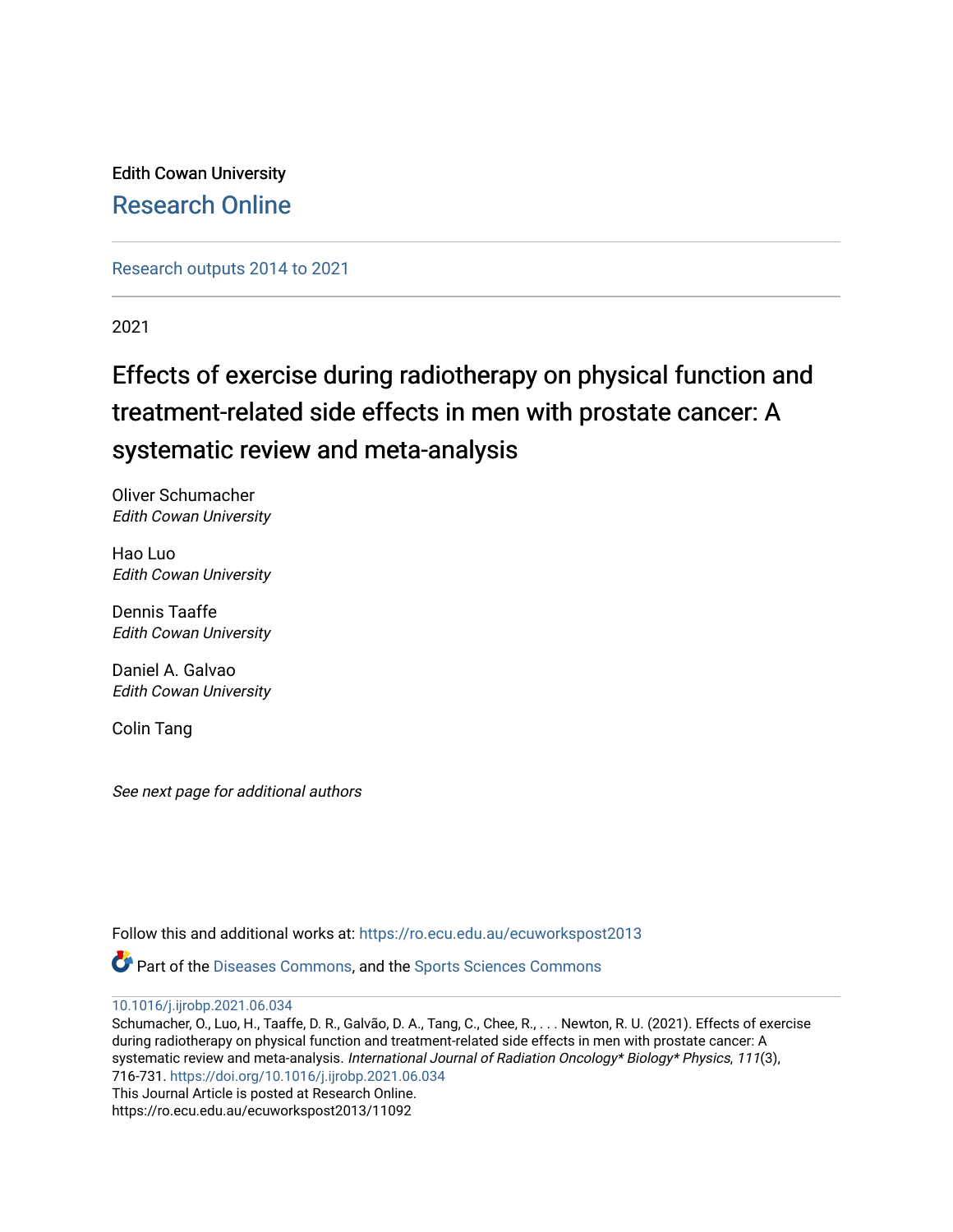## Authors

Oliver Schumacher, Hao Luo, Dennis Taaffe, Daniel A. Galvao, Colin Tang, Raphael Chee, Nigel Spry, and Robert Newton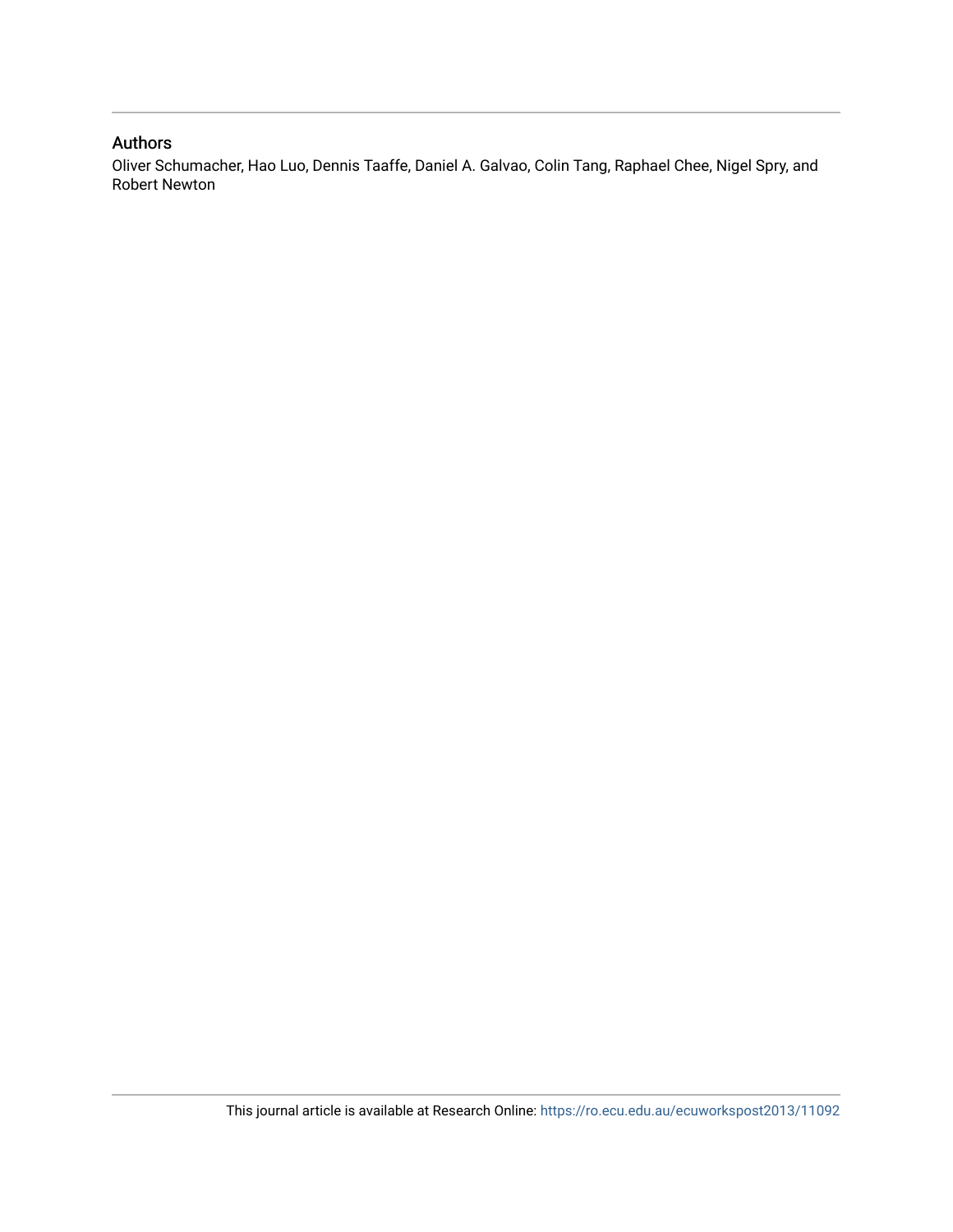

International Journal of Radiation Oncology biology  $\bullet$  physics

[www.redjournal.org](http://www.redjournal.org)

Clinical Investigations

# Effects of Exercise During Radiation Therapy on Physical Function and Treatment-Related Side Effects in Men With Prostate Cancer: A Systematic Review and Meta-Analysis



Oliver Schumacher, MSc[,\\*](#page-2-0)<sup>,†</sup> Hao Luo, MEd,\*<sup>,†</sup> Dennis R. Taaffe, PhD, DSc, MPH, $*^{\dagger}$  $*^{\dagger}$  Daniel A. Galvão, PhD, $*^{\dagger}$ Colin Tang, MBBS, FRANZCR, $*$ <sup>, $\ddagger$ </sup> Raphael Chee, MBBS, FRANZCR, $*$ <sup>,§</sup> Nigel Spr[y](#page-2-0), MBBS, PhD, FRANZCR,  $\star$ <sup>-||</sup> and Robert U. Newton, PhD, DSc $\star$ <sup>+</sup>

<span id="page-2-1"></span><span id="page-2-0"></span> $\displaystyle{ \raisebox{0.6ex}{\scriptsize{*}}}$ Exercise Medicine Research Institute;  $\displaystyle{ \raisebox{0.6ex}{\scriptsize{*}}}$  School of Medical and Health Sciences, Edith Cowan University, Joondalup, Western Australia, Australia; <sup>1</sup>Department of Radiation Oncology, Sir Charles Gairdner Hospital, Nedlands, Western Australia, Australia; <sup>§</sup>GenesisCare, Joondalup, Western Australia, Australia; and "Faculty of Medicine, University of Western Australia, Nedlands, Western Australia, Australia

<span id="page-2-2"></span>Received Apr 21, 2021; Accepted for publication Jun 23, 2021.

Purpose: Radiation therapy is a commonly used treatment for prostate cancer; however, the side effects may negatively affect quality of life and cause patients to be less physically active. Although exercise has been shown to mitigate radiation therapy −related fatigue in men with prostate cancer during radiation therapy, other adverse effects of treatment such as physical deconditioning, urinary symptoms, or sexual dysfunction have not been systematically reviewed in this patient population. Thus, the purpose of this review was to investigate the effect of exercise on physical function and treatment-related side effects in men with prostate cancer undergoing radiation therapy.

Methods: A systematic literature search was conducted in the PubMed, Embase, CINAHL Plus, SPORTDiscus, and Web of Science databases in December 2020. Included studies were randomized controlled trials examining the effects of aerobic and/or resistance exercise interventions on measures of physical function and treatment-related side effects in prostate cancer patients undergoing radiation therapy. Meta-analysis was performed on outcomes that were reported in 2 or more studies.

**Results:** Seven publications from 6 randomized controlled trials involving 391 prostate cancer patients were included. Patients had stage I to IV cancer with a Gleason score of ≤6 to 10. Exercise resulted in consistent significant benefits for physical function in terms of cardiovascular fitness (standardized mean difference [SMD], 0.83; 95% confidence interval [CI], 0.31-1.36;  $P < 0.01$ ) and muscle function (SMD, 1.30; 95% CI, 0.53-2.07;  $P < 0.01$ ). Furthermore, there was a significant positive effect of exercise on urinary toxicity (SMD,  $-0.71$ ; 95% CI,  $-1.25$  to  $-0.18$ ;  $P < .01$ ), but not on intestinal ( $P = .21$ ) or hormonal toxicity ( $P = .41$ ), depression ( $P = .45$ ), or sleep symptoms ( $P = .88$ ).

Corresponding author: Oliver Schumacher, MSc; E-mail: [o.](mailto:XPATH ERROR: unterminated function parameters; missing ) [schumacher@ecu.edu.au](mailto:XPATH ERROR: unterminated function parameters; missing )

Disclosures: none.

Supplementary material associated with this article can be found in the online version at [https://doi.org/10.1016/j.ijrobp.2021.06.034.](https://doi.org/10.1016/j.ijrobp.2021.06.034)

Int J Radiation Oncol Biol Phys, Vol. 111, No. 3, pp. 716−731, 2021

0360-3016/\$ - see front matter © 2021 The Author(s). Published by Elsevier Inc. This is an open access article under the CC BY-NC-ND license ([http://creativecommons.org/licenses/by-nc-nd/4.0/\)](http://creativecommons.org/licenses/by-nc-nd/4.0/) <https://doi.org/10.1016/j.ijrobp.2021.06.034>

Acknowledgments—O.S. is supported by a PhD scholarship from the National Health and Medical Research Council (NHMRC) Centre of Research Excellence in Prostate Cancer Survivorship.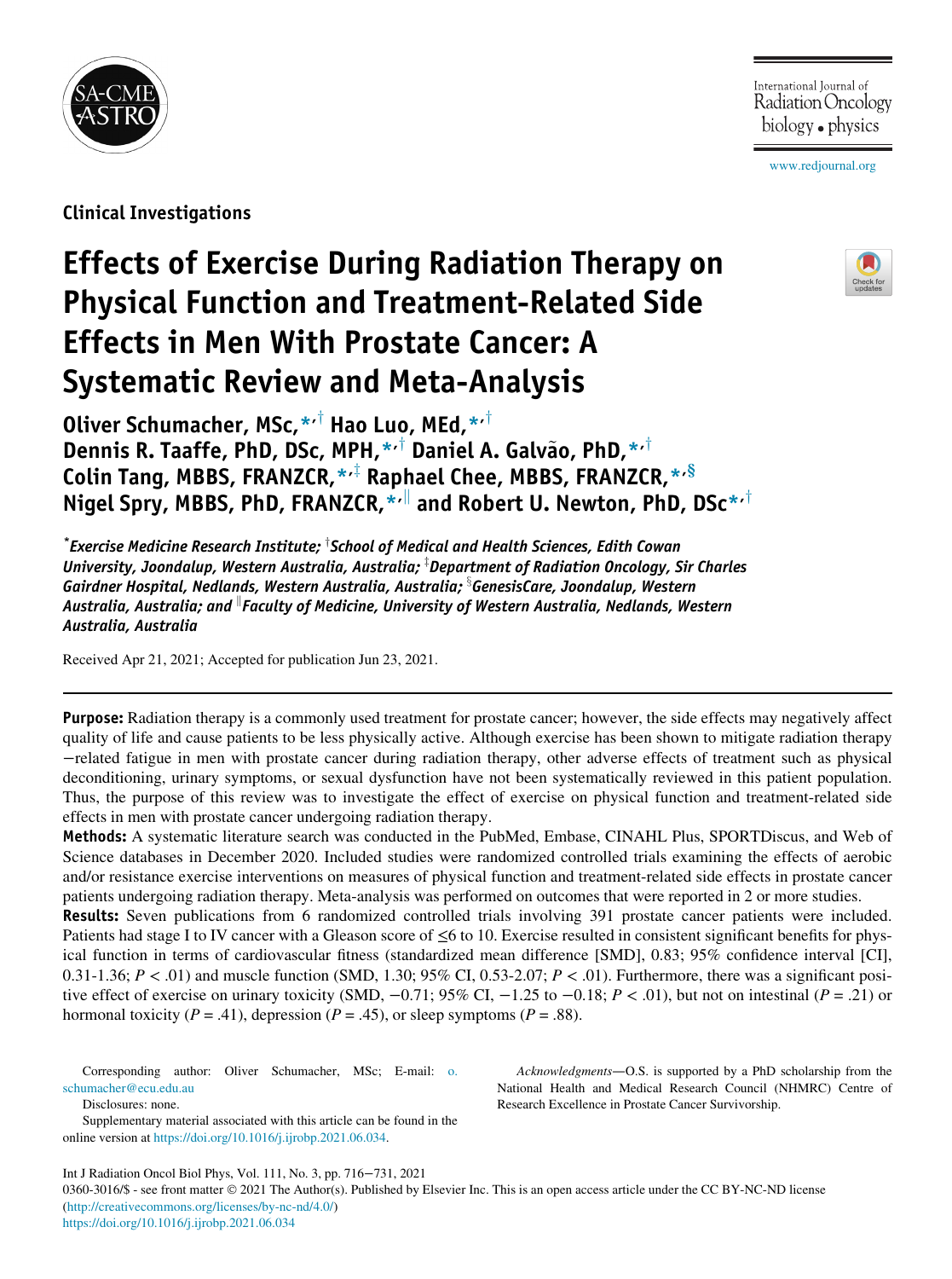Conclusion: Based on the current evidence, exercise in men with prostate cancer undergoing radiation therapy improves physical function and mitigates urinary toxicity. The effect of exercise on other treatment-related side effects are less clear and require further investigation.  $© 2021$  The Author(s). Published by Elsevier Inc. This is an open access article under the CC BY-NC-ND license [\(http://creativecommons.org/licenses/by-nc-nd/4.0/\)](http://creativecommons.org/licenses/by-nc-nd/4.0/)

## Introduction

Radiation therapy has undergone substantial advances over the past century as a result of technological innovations that have continually led to improvements in patient care. Better radiation dose distribution resulting in superior tumor control while reducing treatment toxicity has benefitted patients in terms of treatment outcome as well as quality of life.<sup>[1,](#page-16-0)[2](#page-16-1)</sup> In prostate cancer, radiation therapy is an effective and commonly used treatment modality but, for some patients, treatment may result in sexual dysfunction and can cause bladder as well as bowel symptoms, which have been shown to adversely affect the mental health and quality of life of patients. $3,4$  $3,4$ 

The benefits of integrating exercise into cancer care, and even directly into treatment centers, are increasingly being recognized. $5,6$  $5,6$  $5,6$  Researchers have consistently demonstrated that exercise may improve cancer- and treatment-related health outcomes such as fatigue, quality of life, anxiety, depression, bone health, lymphedema, physical function, and sleep. $7-9$  However, in prostate cancer, the vast majority of these studies have either focused on patients before and after radical prostatectomy or to manage the known and extensive side effect profile of patients receiving androgen deprivation therapy (ADT), and very little attention has been given to exploring whether there are potential benefits of exercise in patients during radiation therapy alone.

In a recent meta-analysis examining the effect of exercise training on fatigue and quality of life in prostate cancer patients undergoing radiation therapy, exercise resulted in significant benefits for fatigue but was found to have no sig-nificant effect on quality of life.<sup>[10](#page-16-7)</sup> However, measures of global quality of life have been found to not accurately represent the influence of disease or treatment-specific symptoms in prostate cancer patients, with global health status being similar between previously treated prostate cancer patients and a group of men with no history of prostate cancer in spite of greater urinary, bowel, and sexual dysfunction in the prostate cancer group. $11$  Thus, closer investigation of more specific health-related outcomes before and after prostate cancer treatment and whether exercise programs can prevent, reduce, or aid the recovery of these problems is warranted. Furthermore, the role of exercise during radiation therapy and the effect on physical function and other domains of health-related outcomes such as depression or sleep quality as well as prostate cancerspecific symptoms have not been systematically reviewed.

<span id="page-3-0"></span>Therefore, the purpose of this review was to examine the current evidence resulting from investigations of the effects of exercise on physical function and treatment-related side effects in men with prostate cancer undergoing radiation therapy. In addition, we report on adverse events that occurred in the trials to assess the safety of these exercise interventions.

### Methods and Materials

This systematic review followed the Preferred Reporting Items for Systematic Reviews and Meta-Analyses guidelines $12,13$  $12,13$  and was registered on PROSPERO (registration no.: CRD42021228764). The search term strategy and study eligibility criteria are based on the Population, Intervention, Comparison, Outcomes, and Study design framework [\(Table 1](#page-3-0)).

#### Search strategy

Systematic literature searches were conducted in the PubMed, Embase, CINAHL Plus, SPORTDiscus, and Web of Science databases in December 2020 using search terms related to "prostate cancer," "exercise," and "radiation therapy." The full electronic search strategy is presented in [Table E1.](#page-16-11) A combination of keywords (search limited to title and abstract) and subject index terms was used to search all listed databases. No other limits such as date of publication or article type were applied to the database search. In addition, reference lists of all included publications and relevant review articles were checked for any additional studies.

Identified records were imported into Covidence (Veritas Health Innovation Ltd, Melbourne, VIC, Australia) where duplicates were automatically removed. To exclude irrelevant records, titles and abstracts were first screened by one reviewer (O.S.). Subsequently, full-text reports were further reviewed independently by 2 researchers (O.S. and H.L.) to assess eligibility. Any disagreements between the 2 reviewers were resolved through consensus.

Table 1 Components of Study Eligibility Criteria (Population, Intervention, Comparison, Outcomes, and Study Design Framework)

| Component    | Description                               |
|--------------|-------------------------------------------|
| Population   | Prostate cancer patients during radiation |
| Intervention | Clinic- and/or home-based exercise        |
| Comparison   | Usual care (ie, no formal exercise)       |
| Outcomes     | Physical function and treatment toxicity  |
| Study design | Randomized controlled trials              |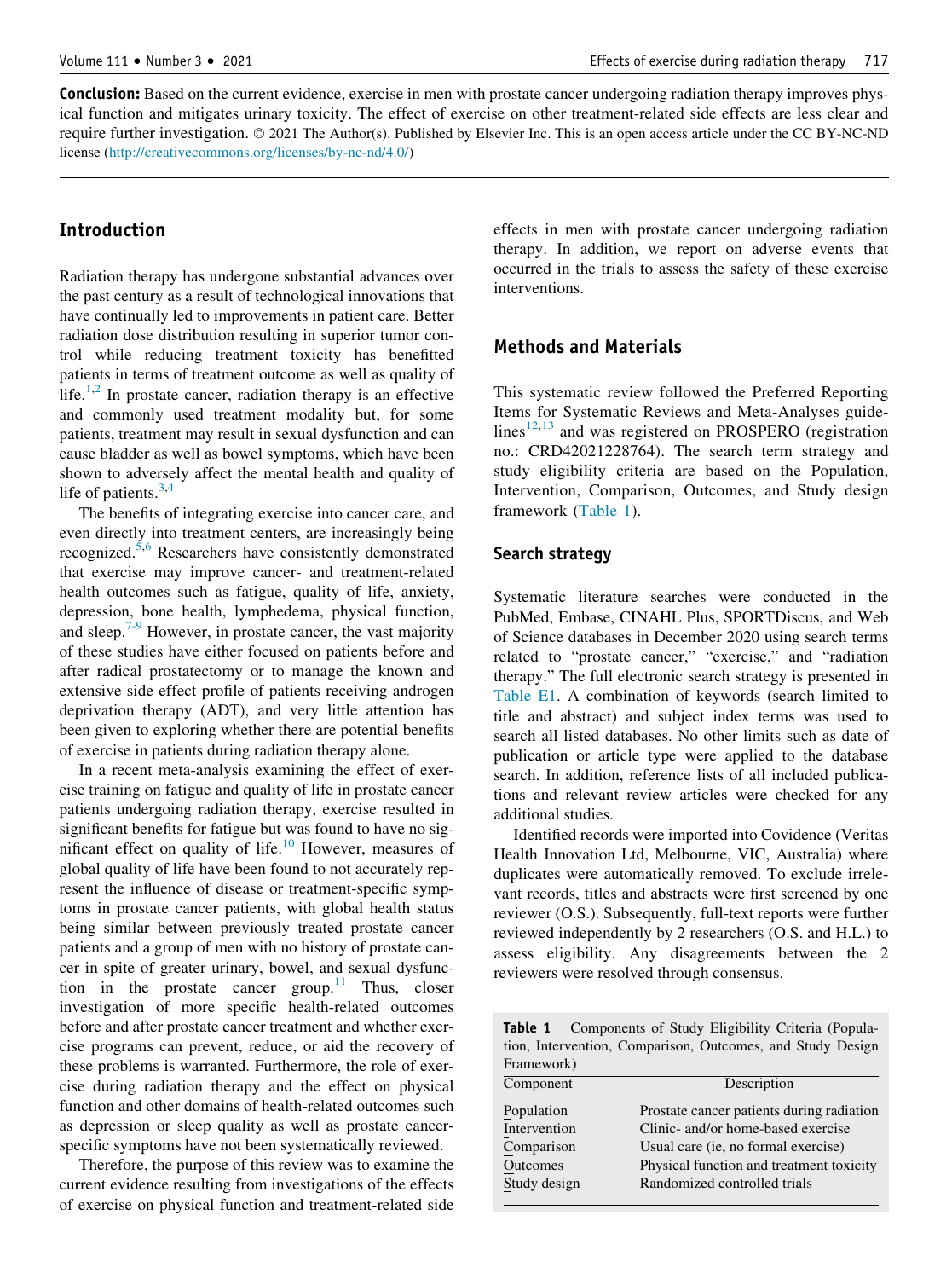## Eligibility criteria

Randomized controlled trials were included if: (1) a clinicand/or home-based resistance and/or aerobic exercise program was conducted during the course of radiation therapy in men with prostate cancer; and (2) outcomes of objectively measured physical function (eg, cardiorespiratory fitness, upper/lower body strength, or mobility) or treatmentrelated side effects (eg, urinary and gastrointestinal toxicity, sleep quality, or depression and anxiety) were reported. Treatment-related side effects were defined as radiation therapy toxicity or any patient-reported outcome or symptom assessed by questionnaire response or clinician assessment. However, fatigue and general quality of life were not assessed as they were the subject of a recent meta-analysis.<sup>[10](#page-16-7)</sup>

Studies were excluded if: (1) mixed cancer cohorts were investigated, unless data for prostate cancer patients were reported separately, (2) exercise interventions were not performed concurrently with radiation therapy, (3) not all patients were undergoing radiation therapy at the time of the exercise intervention, (4) study interventions consisted only of holistic training modalities (such as yoga, qigong, or tai chi) or specific rehabilitation techniques (eg, pelvic floor muscle training), (5) no specific data were reported for the outcomes of interest, (6) full-text articles were not available, or (7) studies were reported in languages other than English.

#### Data extraction

Data extraction was performed independently by 2 review authors (O.S. and H.L.) using a pre-established data extraction form. The form was piloted by O.S. and refined accordingly. Finally, the following data items were extracted: (1) study characteristics such as year of publication, sample size, and study setting; (2) participant characteristics and clinical information, including patient age, disease stage, and treatment plan; (3) exercise intervention descriptors such as program duration, exercise modality, training frequency, intensity and duration; and (4) outcomes of interest (including adverse events) for each group. Any disagreements between the 2 reviewers were resolved by consensus.

#### Quality assessment

The methodological quality of included studies was assessed using the Physiotherapy Evidence Database (PEDro) scale.<sup>[14](#page-16-12)</sup> The PEDro scale consists of 11 items to assess external (item 1) and internal (items 2-9) validity as well as statistical reporting (items 10 and 11). All but the first item that is satisfied contributes 1 point to the total score, resulting in an overall score of 0 to 10 for each study. However, given the nature of exercise trials, it is not possible to blind patients and research personnel administering the intervention. Thus, a score of 8 on the PEDro scale was considered to be the highest possible score attainable. The

score for methodological quality was rated as poor if 3 or lower, fair if 4 to 5, and good if 6 or higher.<sup>[15](#page-16-13)</sup> All studies were included in qualitative and quantitative data synthesis, regardless of their PEDro score. The methodological quality assessment was independently performed by 2 review authors (O.S. and H.L.) and any discrepancies were resolved through consensus.

#### Statistical analysis

Meta-analysis was performed for outcomes that were reported in 2 or more studies. Pooled effect estimates were obtained from standardized mean differences (SMD) when combining different scales of a comparable outcome, whereas mean differences (MD) were used when combining studies with the same scale for a particular outcome. Where outcomes were assessed at multiple timepoints, values were calculated from first assessment to assessment at or earliest assessment after completion of radiation therapy. "Cardiorespiratory fitness" was created as a composite outcome using peak oxygen consumption  $(\dot{V}O_2)$  peak), metabolic equivalents (METs), and walking distance obtained from either the 6-minute walk test or a modified shuttle test. Time to complete the 5-repetition sit-to-stand test as well as 8-repetition maximum leg and chest press performance were combined to establish a "Muscle function" outcome. "Depressive symptoms" were comprised of the Beck Depression Inventory and Center for Epidemiological Studies Depression Scale. "Sleep problems" was a combination of the European Organisation for Research and Treatment of Cancer (EORTC) Quality of Life Questionnaire (QLQ)- C30 insomnia scale, the Pittsburgh Sleep Quality Index, the Epworth Sleepiness Scale, and Insomnia Severity Index. The Radiation Therapy Oncology Group (RTOG)/EORTC acute radiation morbidity scale for bladder toxicity, the EORTC QLQ-PR25 urinary symptoms scale, as well as the Expanded Prostate Cancer Index Composite (EPIC) urinary function score and American Urological Association (AUA) Symptom Index were aggregated to form the "Urinary toxicity" outcome. "Intestinal toxicity" was comprised of the same outcome measures as "Urinary toxicity" with the corresponding scales/scores, but instead of the AUA Symptoms Index it incorporated the EORTC QLQ-C30 constipation and diarrhea scales. Finally, the EORTC QLQ-PR25 hormonal treatment-related symptoms scale and EPIC hormonal function score were combined to create "Hormonal toxicity." For reverse scaled physical function outcomes (ie, where lower values indicate a better outcome) and treatment-related side effects (ie, where higher values indicate a better outcome), the mean values in each group were multiplied by  $-1$ , as recommended in the Cochrane Handbook for Systematic Reviews of Interventions,  $16$  to ensure same direction of measuring effects.

In studies comparing multiple exercise interventions to a single control group, data from exercise groups were combined according to recommendations by Borenstein et al. $^{17}$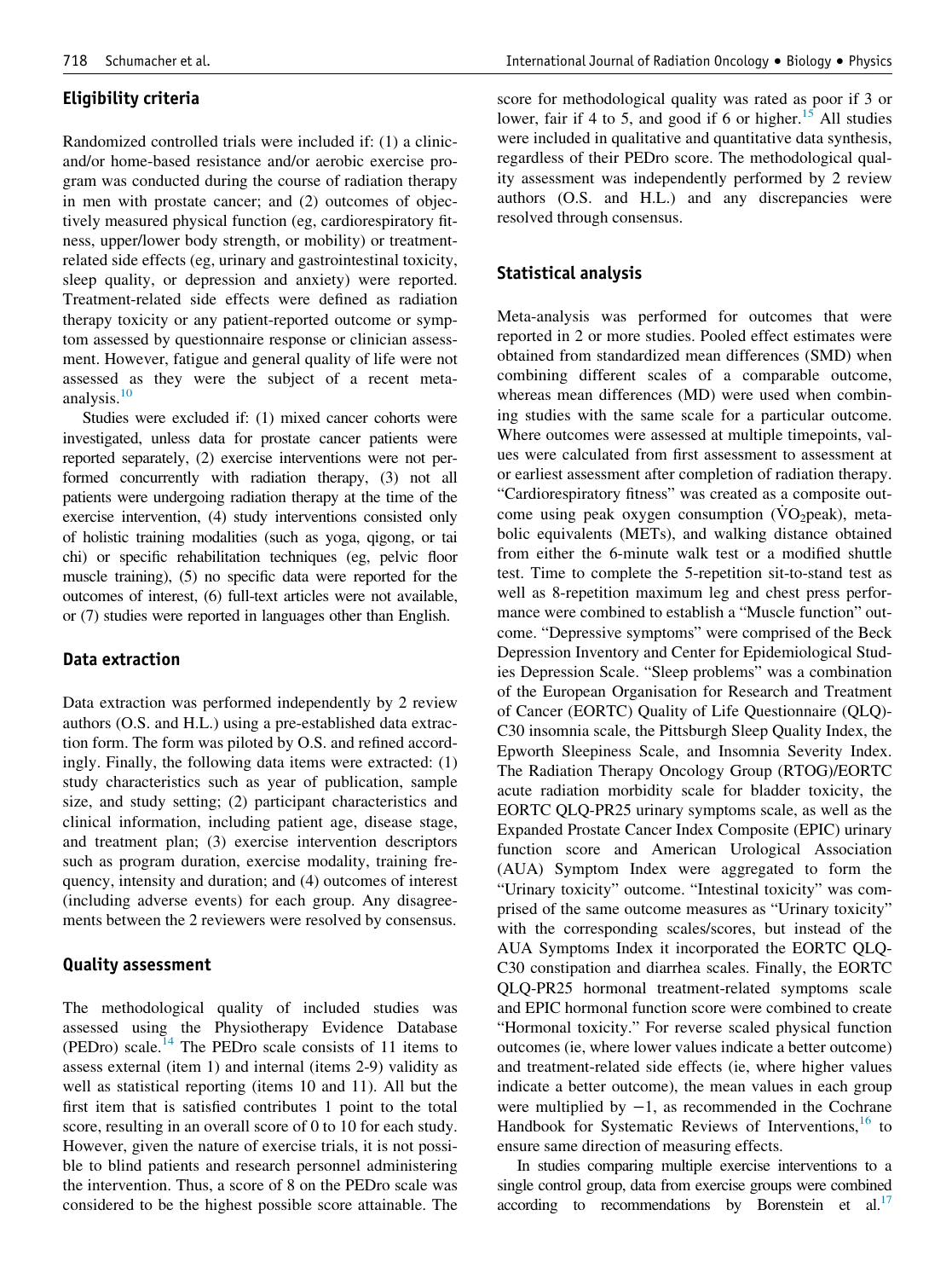Furthermore, where multiple comparable outcomes were assessed in a single study, these outcomes were combined to form a single composite measure of that outcome.<sup>18</sup> Pooled effect estimates were calculated using a random-effects model with the DerSimonian-Laird method and considered statistically significant for P values less than  $.05<sup>19</sup>$  Heterogeneity was assessed using Cochran's Q and quantified with the  $I^2$  statistic. Heterogeneity was considered statistically significant for P values less than .05 and  $I^2$  greater than 50% was considered indicative of high heterogeneity[.20](#page-16-18) All data were analyzed using R, version 4.1.0 (The R Foundation) with the packages *meta* (version 4.18-1)<sup>21</sup> and *dmetar* (version 0.0.9000).<sup>[22](#page-16-20)</sup>

#### Results

#### Search results

Electronic database searching yielded a total of 1878 records. After removal of duplicates  $(n = 405)$  and exclusion of nonrelevant references through title and abstract screening (n=1426), 47 full-text articles were assessed for eligibility. Of these, 8 publications describing 6 trials met the eligibility criteria [\(Fig. 1\)](#page-5-0). However, one publication<sup>23</sup> from the study by Hojan et al<sup>24</sup> was excluded from the analysis and is not further discussed in this systematic review, as it only reported additional results after the

<span id="page-5-0"></span>

Fig. 1. Preferred Reporting Items for Systematic Reviews and Meta-Analyses (PRISMA) flow diagram.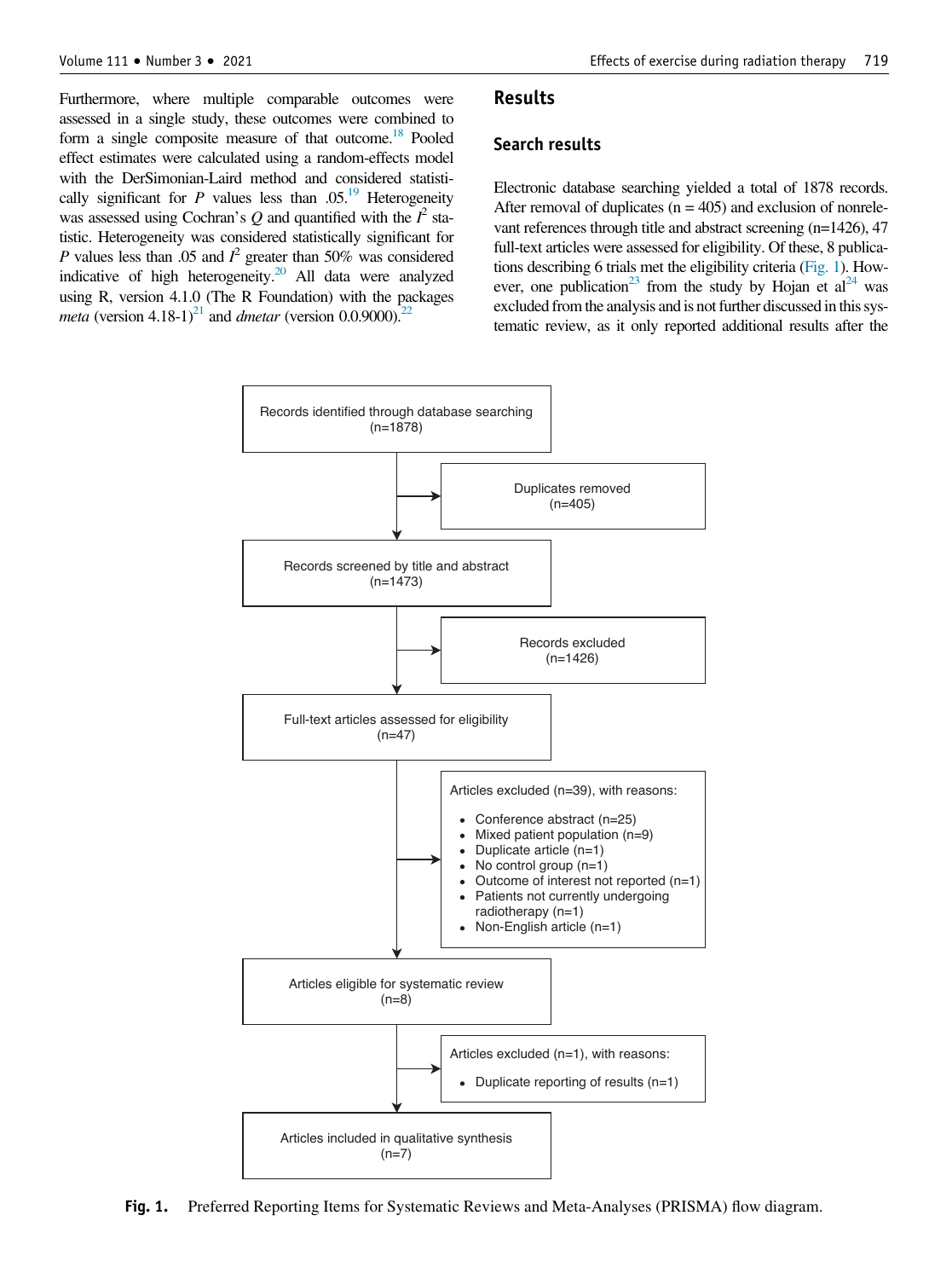completion of radiation therapy compared with the initial study report.<sup>24</sup> Thus, a total of 7 publications describing 6 trials were ultimately included in this systematic review.

#### Study characteristics

The characteristics of included studies are presented in [Table 2.](#page-7-0) Reports were published between 2004 and 2020, and trials included a total of 391 prostate cancer patients (range, 21-121 patients). Patients were diagnosed with stage I to IV prostate cancer with Gleason scores ranging from  $\leq 6$ to 10. All patients were treated with radiation therapy with or without hormone therapy.

Exercise interventions were either home-based, $25$  conducted in a clinic setting,  $2^{4,26-28}$  $2^{4,26-28}$  $2^{4,26-28}$  or a combination of both.<sup>[29](#page-16-25)</sup> A detailed description of individual exercise programs used in each study is presented in [Table E2.](#page-16-11) Exercise programs were 4 to 24 weeks in duration with most being  $\leq 8$  weeks and usually depended on duration of radiation therapy received. Programs consisted of either aerobic only exercise such as walking or cycling,  $25-28$  resistance training only,  $27 29$  or a combined aerobic and resistance training regimen.<sup>[24](#page-16-22)</sup> Exercise sessions lasted between 25 to 55 minutes with a frequency of 3 to 5 times per week. Aerobic exercise intensity was 60% to 70% of age-predicted maximal heart rate,  $24,25$  $24,25$  $24,25$  65% of heart rate reserve,  $26$  or 50% to 75% of  $\text{VO}_2$  peak,<sup>[28](#page-16-27)</sup> and 60% to 75% of 1-repetition maximum<sup>24,28</sup> or 4 to 6 rating of perceived exertion on the 10-point modi-fied Borg scale<sup>[27](#page-16-26)</sup> for resistance training. Furthermore, resistance training was performed for 1 to 3 sets of 8 to 12 repetitions for 5 to 10 different exercises targeting major muscle groups. Patients in one study performed high-intensity interval training at heart rates at and above 85% of agepredicted maximum, $27$  and the resistance training group in another study served as an active control group rather than an actual intervention group, thus, the intensity was  $\text{low.}^{29}$ 

#### Quality assessment

The PEDro quality assessment of included randomized controlled trials is shown in [Table 3.](#page-9-0) Methodological quality was rated as "good" overall, with a median PEDro score of 6.5 (range, 4-7). Four<sup>[24](#page-16-22)[,25,](#page-16-23)[27](#page-16-26),[28](#page-16-27)</sup> out of 6 trials were deemed to have good methodological quality (ie, scores  $\geq 6$  on the PEDro scale).

### Effects of exercise on physical function

Five studies included assessment of physical function before and after radiation therapy in men with prostate can-cer.<sup>[24-28](#page-16-22)</sup> Functional exercise capacity/cardiorespiratory fitness was assessed in all 5 trials by either measuring walking distance,  $24,25,27$  $24,25,27$  $24,25,27$  METs,  $24,26$  $24,26$  or  $\text{VO}_2$  peak.  $28$  Metaanalysis of pooled outcomes showed a significant effect of exercise (SMD, 0.83; 95% confidence interval [CI], 0.31-

1.36;  $P < .01$ ) ([Fig. 2](#page-9-1)A). The study by Windsor et al<sup>[25](#page-16-23)</sup> was considered an outlier and was omitted from the result for the effect of cardiorespiratory fitness. In studies assessing walking distance, test performance was significantly improved in aerobic,<sup>[25,](#page-16-23)[27](#page-16-26)</sup> resistance,<sup>27</sup> and mixed modal-ity<sup>[24](#page-16-22)</sup> training groups compared with usual care. The 2 studies assessing METs reported conflicting results; functional capacity calculated based on a treadmill test using a modified Bruce protocol significantly increased by  $2.6 \pm 0.9$ METs ( $P < .001$ ) with 8 weeks of aerobic exercise (ie, walking) compared with no change in the control group  $(-0.2 \pm 2.5 \text{ METs}; P = .77)$ ,<sup>26</sup> whereas 8 weeks of combined aerobic and resistance training showed no significant difference between groups after radiation therapy, nor any within-group changes, in METs derived from the 6-minute walk test.<sup>[24](#page-16-22)</sup> In the study by Segal et al,<sup>[28](#page-16-27)</sup> aerobic exercise as well as resistance training prevented a decline in  $\rm \dot{V}O_2$  peak. However, a significant difference was only observed between the resistance training and control groups (1.5 mL/ kg/min; 95% CI, 0.06-3.0 mL/kg/min;  $P = .041$ ), with the difference between the aerobic exercise and control group being similar in magnitude but statistically not significant  $(1.4 \text{ mL/kg/min}; 95\% \text{ CI}, -0.01 \text{ to } 2.8; P = .052).$ <sup>[28](#page-16-27)</sup>

Lower-body strength was assessed in 2 studies. $26,28$  $26,28$ Monga et  $al^{26}$  $al^{26}$  $al^{26}$  found that an 8-week walking program resulted in superior performance on the 5-repetition sit-tostand test, whereas Segal et  $al^{28}$  $al^{28}$  $al^{28}$  reported that only the resistance training group had increased 8-repetition maximum leg press performance after 24 weeks of training compared with the control group, with no change in the aerobic exercise training group. Segal et  $al^{28}$  $al^{28}$  $al^{28}$  also assessed upper-body strength using 8-repetition maximum chest press performance, which was improved in the resistance training group, unchanged in the aerobic exercise group and declined in the control group. Consequently, between-group differences in upper-body strength were significant for both exercise groups compared with the usual care group. For combined upper- and lower-body muscle function, metaanalysis showed a significant effect of exercise (SMD, 1.3; 95% CI, 0.53-2.07; P < .01) [\(Fig. 2](#page-9-1)B). Furthermore, Monga et al<sup>[26](#page-16-24)</sup> reported increased flexibility as assessed by a modified sit-and-reach test in the exercise group with no change in the control group.

#### Effects of exercise on treatment toxicity

Treatment-related side effects before and after radiation therapy in men with prostate cancer were investigated in 6 studies. $24,26-30$  $24,26-30$  An overview of the studies, including when which outcomes were assessed in relation to radiation therapy, is presented in [Figures 3](#page-10-0) to [5](#page-12-0). Prostate cancer-specific symptoms were assessed in 5 studies by a variety of measures [\(Fig. 3\)](#page-10-0); 2 studies used the Functional Assessment of Cancer Therapy-Prostate (FACT-P) questionnaire,  $^{26,28}$  $^{26,28}$  $^{26,28}$  $^{26,28}$  $^{26,28}$  1 study used the EORTC QLQ-C30 in combination with the EORTC QLQ-PR25, $^{24}$  $^{24}$  $^{24}$  another study used the EPIC and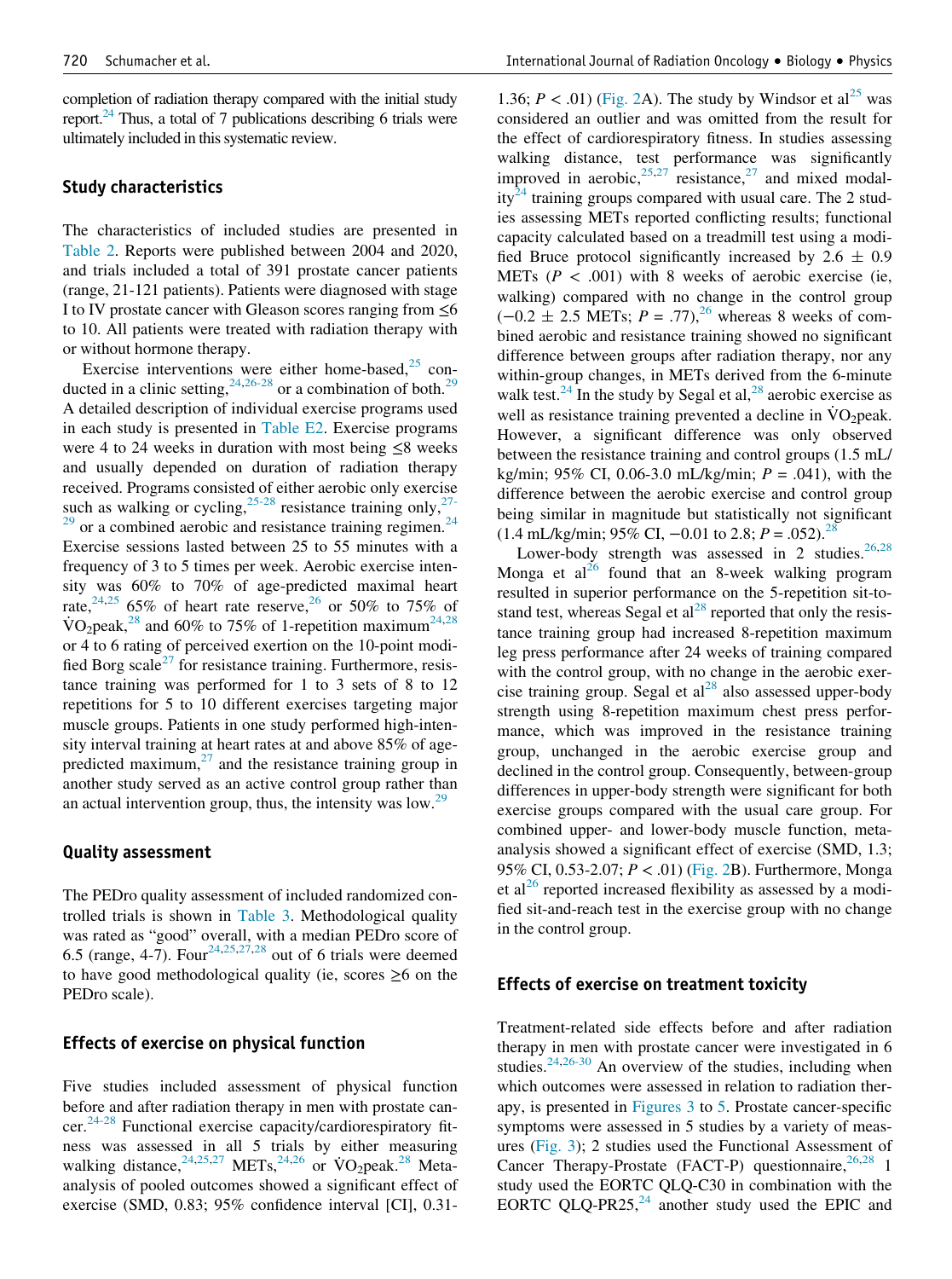<span id="page-7-0"></span>

| Study                       | Sample size                             | Patient characteristics                                                                                                        | Treatment details                                                                             | Exercise intervention and<br>prescription*                                                                                                                                                                                                                        | Exercise adherence/<br>attendance and patient<br>dropout                                      | Key findings (exercise vs<br>control)                                                                                                                                                                                                                                                                                                                                                                                                  |
|-----------------------------|-----------------------------------------|--------------------------------------------------------------------------------------------------------------------------------|-----------------------------------------------------------------------------------------------|-------------------------------------------------------------------------------------------------------------------------------------------------------------------------------------------------------------------------------------------------------------------|-----------------------------------------------------------------------------------------------|----------------------------------------------------------------------------------------------------------------------------------------------------------------------------------------------------------------------------------------------------------------------------------------------------------------------------------------------------------------------------------------------------------------------------------------|
| Windsor et al <sup>25</sup> | $n=66$<br>Ex: 33; Con:<br>33            | Mean age: 68.8 years<br>$(range, 52-82 y)$<br>Localized prostate<br>cancer                                                     | 50 or 52 Gy in 20<br>fractions over 4 weeks<br>28.8% receiving<br>adjuvant hormone<br>therapy | Home-based aerobic exercise<br>program<br>$(4 \text{ wk}): \geq 3 \text{ times/wk at}$<br>60%-70% HR <sub>max</sub> for 30<br>minutes                                                                                                                             | 100% adherence<br>$n = 1 (1.5%)$ dropout<br>Ex: $1$ ; Con: $0$                                | ↑ Modified shuttle test walk<br>distance                                                                                                                                                                                                                                                                                                                                                                                               |
| Monga et al $^{26}$         | $n = 21$<br>Ex: 11; Con:<br>10          | Mean age: $69.2 \pm$<br>4.8 years (range, 62-80)<br><b>y</b> )<br>Localized prostate<br>cancer<br>Gleason score: $5.3 \pm 1.1$ | 68-70 Gy in 34-38<br>fractions over 7-8 weeks                                                 | Clinic-based aerobic exercise Adherence and/or<br>program<br>$(8 \text{ wk})$ : 3 times/wk at $65\%$<br>$HR_{\text{reserve}}$ for 30 minutes                                                                                                                      | attendance not reported<br>$n = 9$ (30%) dropout <sup><math>\ddagger</math></sup>             | <b>Physical function:</b><br>$\uparrow$ METs<br>$\uparrow$ Flexibility<br>↑ Lower-limb strength<br><b>Treatment-related side</b><br>effects:<br>$\leftrightarrow$ Prostate cancer-specific<br>symptoms<br>$\leftrightarrow$ Depressive symptoms                                                                                                                                                                                        |
| Segal et $al^{28}$          | $n = 121$<br>RT: 40; AE:<br>40; Con: 41 | Mean age: $66.3 \pm 7.0$<br>years<br>Stage I-IV prostate<br>cancer<br>Gleason score: $6.7 \pm 0.9$                             | not reported<br>61.2% receiving<br>adjuvant hormone<br>therapy                                | Radiation therapy regimen Clinic-based aerobic exercise 88% attendance in RT<br>or resistance training<br>program<br>$(24 \text{ wk})$ : 3 times/wk at<br>50%-75% $\rm \dot{V}O_2$ peak for 15-<br>45 minutes or 60%-70%<br>1RM for 2 sets of 8-12<br>repetitions | group and<br>83% attendance in AE<br>group<br>$n = 11 (9.1%)$ dropout<br>RT: 7; AE: 3; Con: 1 | <b>Physical function:</b><br>Resistance training:<br>$\uparrow \text{VO}_2$ peak<br>↑ Upper-body strength<br>↑ Lower-body strength<br>Aerobic exercise:<br>$\leftrightarrow \text{VO}_2$ peak<br>↑ Upper-body strength<br>$\leftrightarrow$ Lower-body strength<br><b>Treatment-related side</b><br>effects:<br>$\leftrightarrow$ Prostate cancer-specific<br>symptoms                                                                 |
| Kapur et al <sup>30</sup>   | See Windsor et al <sup>25</sup> above   |                                                                                                                                |                                                                                               |                                                                                                                                                                                                                                                                   |                                                                                               | Rectal toxicity:<br>↓ Mean rectal toxicity over 4<br>weeks of radiation therapy<br>$\leftrightarrow$ Rectal toxicity at weekly<br>treatment review<br>$\leftrightarrow$ Rectal toxicity at 4 weeks<br>postradiation therapy<br><b>Bladder</b> toxicity:<br>$\leftrightarrow$ Mean bladder toxicity over<br>4 weeks of radiation therapy $\frac{8}{3}$<br>$\leftrightarrow$ Bladder toxicity at weekly<br>treatment review <sup>s</sup> |

ė,

Effects of exercise during radiation therapy 721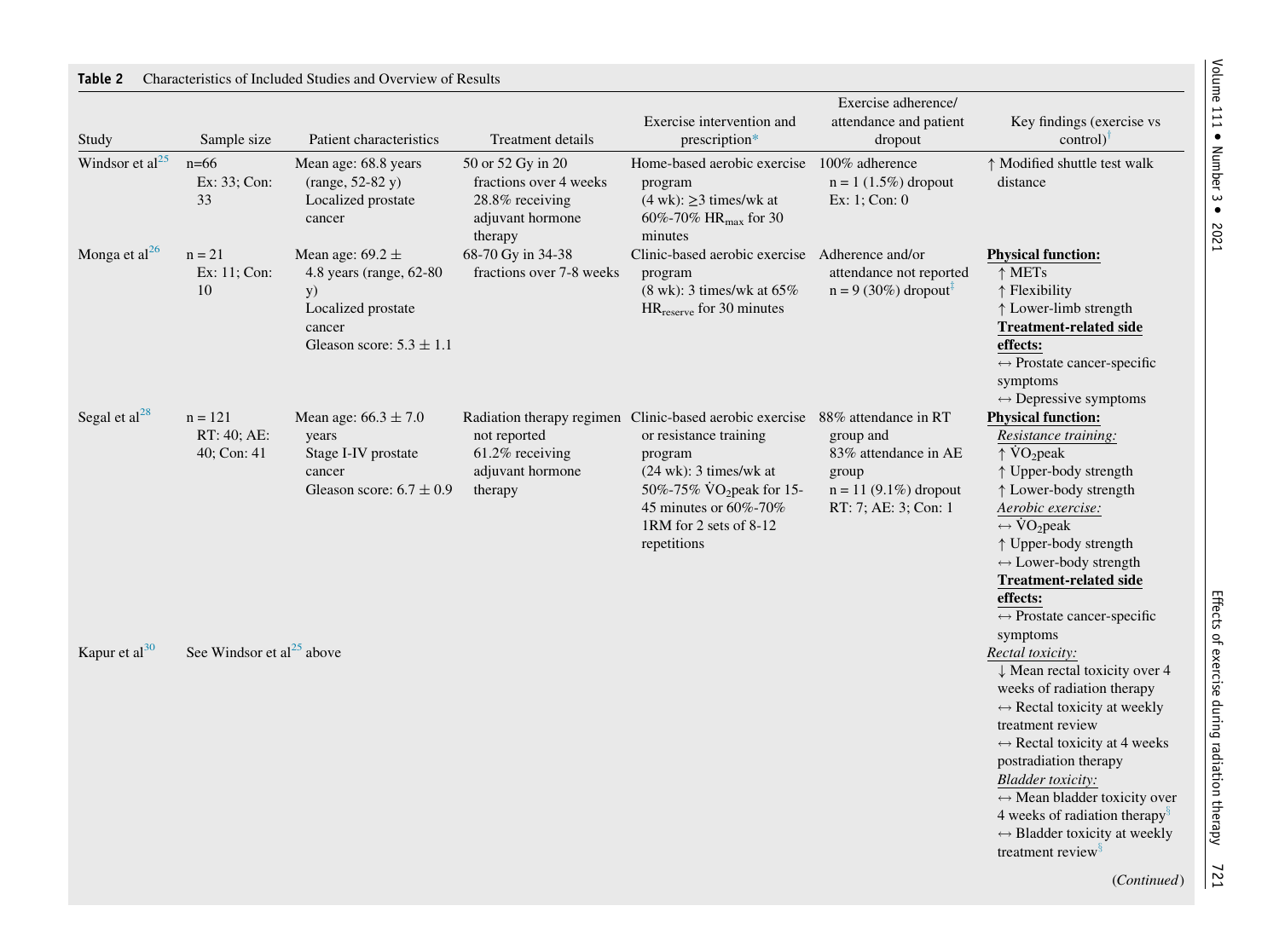| Study                                 | Sample size                              | Patient characteristics                                                                                                                | <b>Treatment details</b>                                                                                                                                                             | Exercise intervention and<br>prescription*                                                                                                                                                                                                       | Exercise adherence/<br>attendance and patient<br>dropout                                                                            | Key findings (exercise vs<br>$control)$ <sup>†</sup>                                                                                                                                                                                                                                                                                                                                                                                                                                                                                                           |
|---------------------------------------|------------------------------------------|----------------------------------------------------------------------------------------------------------------------------------------|--------------------------------------------------------------------------------------------------------------------------------------------------------------------------------------|--------------------------------------------------------------------------------------------------------------------------------------------------------------------------------------------------------------------------------------------------|-------------------------------------------------------------------------------------------------------------------------------------|----------------------------------------------------------------------------------------------------------------------------------------------------------------------------------------------------------------------------------------------------------------------------------------------------------------------------------------------------------------------------------------------------------------------------------------------------------------------------------------------------------------------------------------------------------------|
| Hojan et al $^{24}$                   | $n = 55$<br>Ex: $27$ ; Con:<br>28        | High-risk prostate<br>cancer<br>Gleason score: $6.63\pm$<br>0.38                                                                       | Mean age: $68.5\pm6.1$ years 76 Gy in 38 fractions over<br>8 weeks<br>100% receiving<br>hormone therapy 3-5<br>months before, during<br>and after completion of<br>radiation therapy | Clinic-based aerobic and<br>resistance training program<br>$(8 \text{ wk})$ : 5 times/wk at 65%-<br>70% $HR_{max}$ for 30 minutes<br>and 70%-75% 1RM for 2<br>sets of 8 repetitions                                                              | 95% attendance<br>$n = 1$ (1.8%) dropout<br>Ex: 0; Con: 1                                                                           | $\downarrow$ Bladder toxicity at 4 weeks<br>postradiation therapy <sup>§</sup><br><b>Physical function:</b><br>↑ 6-minute walk test distance<br>$\leftrightarrow$ METs<br><b>Treatment-related side</b><br>effects:<br>$\leftrightarrow$ General cancer- and<br>treatment-related symptoms<br>$\leftrightarrow$ Sexual activity<br>$\uparrow$ Sexual functioning<br>$\downarrow$ Urinary symptoms<br>$\leftrightarrow$ Bowel symptoms<br>$\leftrightarrow$ Hormonal treatment-related<br>symptoms<br>$\downarrow$ Problems with wearing an<br>incontinence aid |
| McQuade et al <sup>29</sup> $n = 501$ | Ex: $26$ ; Con:<br>24                    | Mean age: $65.5 \pm 7.3$<br>years<br>Stage I-III prostate<br>cancer<br>Gleason score: $\leq 6-9$                                       | 75-76 Gy in 36-42<br>fractions over 6-8 weeks<br>73.3% receiving<br>adjuvant hormone<br>therapy                                                                                      | Clinic-based (and encouraged<br>home-based practice) light<br>resistance training and<br>stretching exercise program<br>$(6-8 \text{ wk})$ : 3 times/wk for 8-<br>12 repetitions per set                                                         | 100% attendance in<br>63.5% of patients and<br>$>50\%$ attendance in<br>80.8% of patients<br>$n = 9$ (18%) dropout<br>Ex: 7; Con: 2 | $\leftrightarrow$ Sleep quality<br>$\leftrightarrow$ Urinary function<br>$\leftrightarrow$ Bowel function<br>$\leftrightarrow$ Hormonal function<br>$\leftrightarrow$ Prostate symptom score                                                                                                                                                                                                                                                                                                                                                                   |
| Piraux et al <sup>27</sup>            | $n = 78$<br>HIIT: 27; RT:<br>25; Con: 26 | Mean age: $69.1 \pm 8.2$<br>years<br>Intermediate- to high-<br>risk prostate cancer<br>Gleason score: $7.8 \pm 0.9$<br>$(range, 7-10)$ | 62-78 Gy in 26-39<br>fractions over 5-8 weeks<br>81% receiving<br>neoadjuvant and<br>adjuvant hormone<br>therapy<br>19% had a previous<br>prostatectomy                              | Clinic-based aerobic exercise<br>(HIIT) or resistance training<br>program<br>$(5-8 \text{ wk})$ : 3 times/wk at<br>65% to $\geq$ 85% HR <sub>max</sub> for<br>16-30 minutes (8-15)<br>intervals) or 4-6 RPE for 1-<br>3 sets of 8-12 repetitions | 93.5% attendance in HIIT<br>group and<br>91.4% attendance in RT<br>group<br>$n = 6 (7.7%)$ dropout<br>HIIT: 3; RT: 1; Con: 2        | <b>Physical function:</b><br>$\uparrow$ 6-minute walk test distance<br><b>Treatment-related side</b><br>effects:<br>$\leftrightarrow$ Depressive symptoms<br>$\leftrightarrow$ Daytime sleepiness<br>$\leftrightarrow$ Insomnia<br>$\leftrightarrow$ Sleep quality                                                                                                                                                                                                                                                                                             |

Abbreviations: 1RM = one-repetition maximum; AE = aerobic exercise; Con = control group; EORTC = European Organisation for Research and Treatment of Cancer; Ex = exercise group; HIIT = highintensity interval training; HR<sub>max</sub> = maximal heart rate; HR<sub>reserve</sub> = heart rate reserve; MET = metabolic equivalent of task; RPE = rating of perceived exertion; RT = resistance training; QLQ-C30 = Quality of Life Questionnaire;  $QoL =$  quality of life;  $\rm \dot{V}O_2$  peak  $=$  peak oxygen uptake.

\*Detailed exercise prescriptions are presented in [Table](#page-16-35) E2.

<sup>†</sup> Results are presented for between-group differences (P<.05):  $\uparrow$ , significant increase with exercise vs control;  $\downarrow$ , significant decrease with exercise vs control;  $\leftrightarrow$ , no significant difference between exercise and control.

 $\ddagger$  Out of 30 patients randomized.

<sup>§</sup> Three patients in the exercise group had indwelling urinary catheters during the course of their treatment and were excluded from the analysis for bladder toxicity.

 $\parallel$  As assessed by the EORTC QLQ-C30: nausea and vomiting, pain, dyspnoea, insomnia, appetite loss, constipation, diarrhea, and financial difficulties.

{ This study is <sup>a</sup> 3-arm randomized controlled trial; only the results from the exercise (active control) and waiting list control group are presented.

722

<span id="page-8-5"></span><span id="page-8-4"></span><span id="page-8-3"></span><span id="page-8-2"></span><span id="page-8-1"></span><span id="page-8-0"></span>Schumacher et al.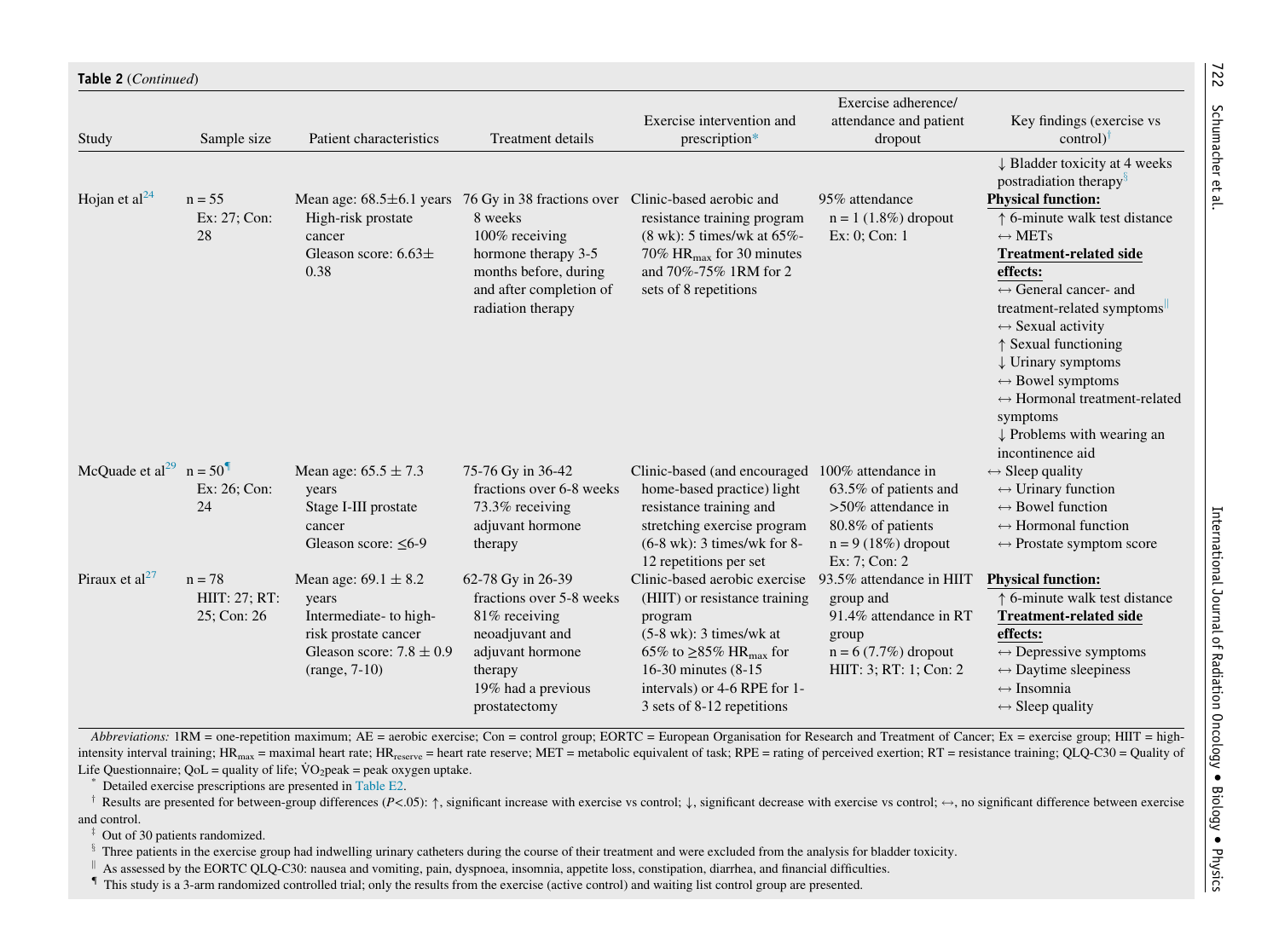| Lapte J<br>Quality Assessment of Inchuded Kandonized Controlled Trials |  |  |   |   |   |   |   |   |   |             |    |                          |
|------------------------------------------------------------------------|--|--|---|---|---|---|---|---|---|-------------|----|--------------------------|
| Assessment criteria*                                                   |  |  |   |   |   |   |   |   |   |             |    |                          |
| Study                                                                  |  |  |   | 4 |   | 6 |   | 8 | 9 | 10          | 11 | Total score <sup>T</sup> |
| Windsor et al <sup>25</sup>                                            |  |  |   |   | N | N | N |   |   | v           |    |                          |
| Monga et al $^{26}$                                                    |  |  | N |   | N | N | N | N |   |             |    |                          |
| Segal et $al28$                                                        |  |  |   |   | N | N | N |   |   |             |    |                          |
| Hojan et al $^{24}$                                                    |  |  |   |   | N | N | N |   |   |             |    |                          |
| McQuade et $al29$                                                      |  |  | N | N | N | N | N | N |   | $\mathbf v$ |    |                          |
| Piraux et $al^{27}$                                                    |  |  | N |   | N | N | N |   |   |             |    |                          |

<span id="page-9-0"></span>

| Table 3 | Quality Assessment of Included Randomized Controlled Trials |  |  |  |  |
|---------|-------------------------------------------------------------|--|--|--|--|
|---------|-------------------------------------------------------------|--|--|--|--|

Abbreviations:  $N = no$ ;  $Y = yes$ .

<span id="page-9-2"></span>\* Assessment criteria of the PEDro scale: (1) eligibility criteria were specified; (2) particpants were randomly allocated to groups; (3) allocation was concealed; (4) groups were similar at baseline; (5) participants were blinded; (6) therapists who administered the therapy were blinded; (7) assessors were blinded; (8) measures of at least 1 key outcome were obtained from >85% of participants; (9) participants received treatment or control condition as allocated or data was analyzed by intention to treat; 10) statistical comparisons between groups were reported; and 11) point measures and measures of variability were provided.

Criterion 1 (ie, "eligibility criteria were specified") relates to external validity and is not used to calculate the total PEDro score.<sup>[14](#page-16-12)</sup>

<span id="page-9-3"></span>AUA Symptom Index, $29$  and 1 study assessed cliniciangraded bladder and rectal toxicity using the RTOG/EORTC acute radiation morbidity scale. $36$ 

Monga et  $al^{26}$  $al^{26}$  $al^{26}$  found that the total FACT-P score increased after the exercise intervention, indicating improved quality of life, compared with the control group. However, there was no significant difference in this study for the prostate cancer subscale that assesses prostate cancer-specific symptoms.[26](#page-16-24) Furthermore, prostate cancer-specific symptoms as assessed by the corresponding subscale on the FACT-P questionnaire decreased (ie, worsened) by

−1.91 to −4.17 points (mean change across all groups;  $P = .047$  to  $P < .001$ ) after 12 weeks of the intervention in the study by Segal et al, $^{28}$  $^{28}$  $^{28}$  regardless of group allocation but recovered again to baseline levels after 24 weeks. Pooled results of meta-analysis showed a borderline significant effect of exercise (MD, 2.15; 95% CI, −0.06 to 4.35;  $P = .06$ ) ([Fig. 6A](#page-13-0)).

Moreover, no significant differences between exercise and control were reported by McQuade et  $al^{29}$  $al^{29}$  $al^{29}$  for any of the EPIC domains, including urinary, bowel, and hormonal function, or the AUA prostate symptoms score. These

#### <span id="page-9-1"></span>**A. Cardiorespiratory fitness**



## **B. Muscle function**

|                                                                                                   | <b>Exercise</b><br>Control |                        |  |    |           | <b>Std. Mean Difference</b>                      | <b>Std. Mean Difference</b> |                    |  |  |                                      |  |
|---------------------------------------------------------------------------------------------------|----------------------------|------------------------|--|----|-----------|--------------------------------------------------|-----------------------------|--------------------|--|--|--------------------------------------|--|
| Study                                                                                             | Mean                       |                        |  |    |           | SD Total Mean SD Total Weight IV, Random, 95% CI |                             | IV, Random, 95% CI |  |  |                                      |  |
| Segal et al. (2009)                                                                               | 10.55 11.69                | 80 -1.04 10.02         |  | 41 | 67.8%     | $1.03$ [0.63; 1.43]                              |                             |                    |  |  |                                      |  |
| Monga et al. (2007)                                                                               | 1.30 1.00                  | 11 -0.40 0.70 10 32.2% |  |    |           | 1.87 [0.81: 2.94]                                |                             |                    |  |  |                                      |  |
| Total (95% CI)                                                                                    |                            | 91                     |  |    | 51 100.0% | 1.30 [0.53; 2.07]                                |                             |                    |  |  |                                      |  |
| Heterogeneity: Tau <sup>2</sup> = 0.1861; Chi <sup>2</sup> = 2.11, df = 1 (P = 0.15); $I^2$ = 53% |                            |                        |  |    |           |                                                  |                             |                    |  |  |                                      |  |
| Test for overall effect: $Z = 3.32$ (P $< 0.01$ )                                                 |                            |                        |  |    |           |                                                  |                             | $-2$ $-1$          |  |  |                                      |  |
|                                                                                                   |                            |                        |  |    |           |                                                  |                             |                    |  |  | Favours [Control] Favours [Exercise] |  |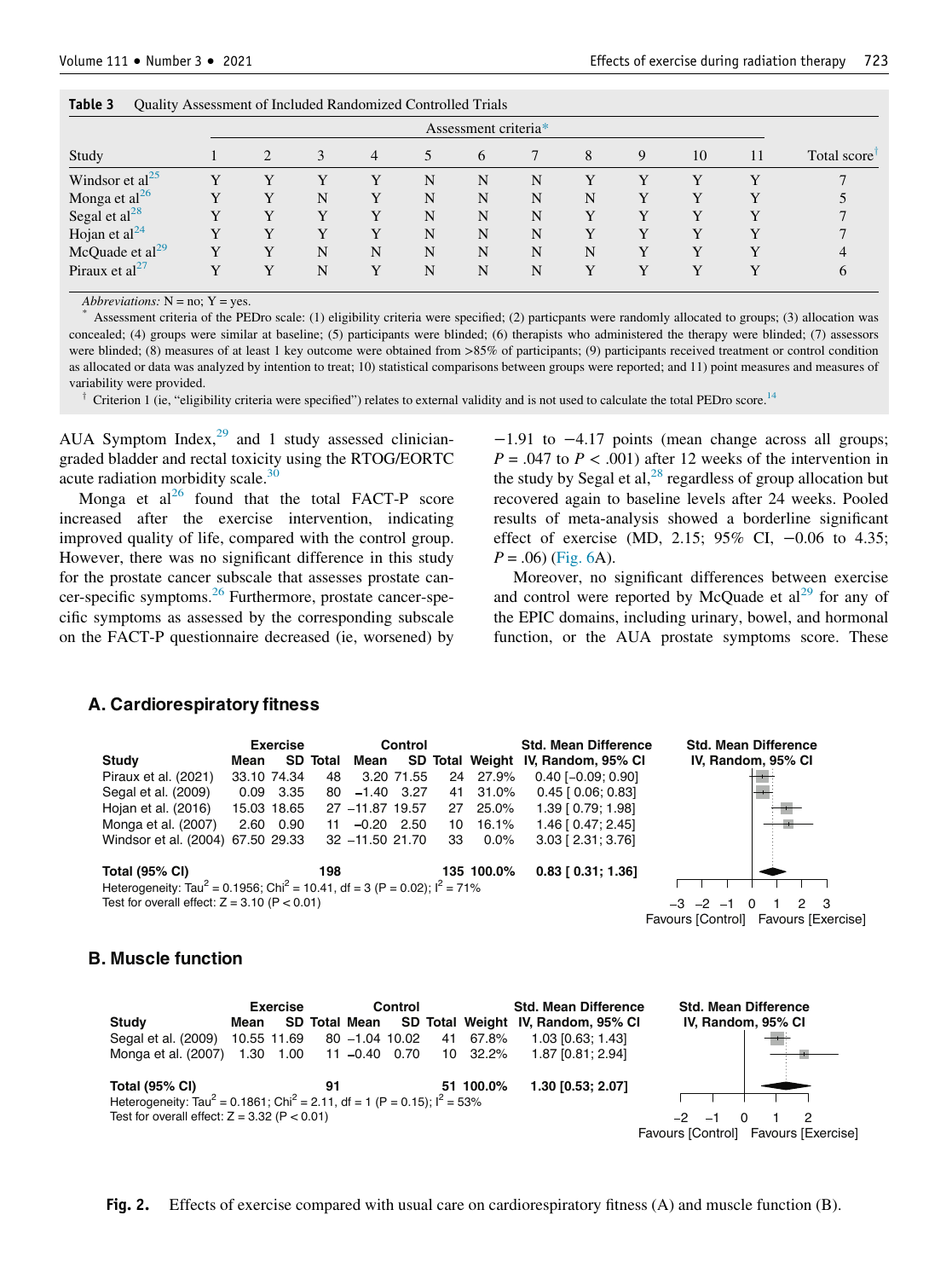<span id="page-10-0"></span>

Fig. 3. Overview of studies with assessment of prostate cancer-specific outcomes. Results are presented for between-group differences (P < .05):  $\uparrow$ , significant increase with exercise vs control;  $\downarrow$ , significant decrease with exercise vs control;  $\leftrightarrow$ , no significant difference between exercise and control. Continuous lines with arrows indicate the duration of radiation therapy. Where variable durations of radiation therapy were reported, continuous lines represent the shortest and dashed lines represent the longest duration of radiation therapy reported. Vertical arrows represent timepoints of outcome assessments (dashed vertical arrows correspond with the assessment timepoints for the longest duration of radiation therapy reported). If specific intervals for assessment timepoints before/after the start/end of radiation therapy were indicated, these are shown accordingly (eg, in the study by Hojan et al,  $^{24}$  $^{24}$  $^{24}$  it was reported that outcomes were assessed 1 week before/after the start/end of radiation therapy, respectively). Where no precise assessment timepoints were reported (ie, at baseline before radiation therapy and after the end of radiation therapy, or similar), we assumed that assessments were performed shortly before/after the start/end of radiation therapy. Hence, for these studies, assessment timepoints are shown at the start/end or radiation therapy. Abbreviations: AUA, American Urologic Association; EORTC, European Organisation for Research and Treatment of Cancer; FACT-P, Functional Assessment of Cancer Therapy-Prostate; RTOG, Radiation Therapy Oncology Group; QLQ, Quality of Life Questionnaire.

results are consistent with outcomes from the meta-analysis, except for the urinary domain ([Fig. 6](#page-13-0)B-D). For urinary toxicity, there was a significant benefit of engaging in exercise compared with the usual care control group when pooling study outcomes (SMD,  $-0.71$ ; 95% CI,  $-1.25$  to  $-0.18; P < .01$ ) [\(Fig. 6](#page-13-0)B).

The EORTC QLQ-C30 is a questionnaire that is not prostate cancer-specific but includes symptom subscales such as pain or diarrhea that are nevertheless relevant to prostate cancer. In the study by Hojan et  $al$ ,<sup>[24](#page-16-22)</sup> however, there were no significant differences for any of these symptoms, except for a significant within-group change in diarrhea. In the control group, diarrhea significantly increased by 11.5  $\pm$  32.7 points ( $P \leq .05$ ) after treatment compared with pretreatment levels, and, although not statistically significant, there was a similar magnitude of increase regarding symptoms of diarrhea (10.8  $\pm$  18.9 points) in the exercise group. $24$  Similarly, problems associated with wearing an incontinence aid increased in both groups after 8 weeks of radiation therapy and exercise or usual care (9.1  $\pm$  24.3 and 12.2  $\pm$  38.5 points, respectively;  $P \leq .05$ ), but to a significantly lesser extent in the group doing combined

aerobic and resistance training throughout treatment (between-group mean change, −3.1 points in favor of exercise;  $P < .05$ ).<sup>24</sup> Urinary symptoms, however, were significantly lower in the exercise group after radiation therapy compared with the control population (31.8  $\pm$  16.2 vs 48.9)  $\pm$  20.7 points;  $P \leq .01$ ), in that exercise prevented an increase in symptom burden (1.9  $\pm$  18.5 points; P > .05) that was seen in the control group (16.4  $\pm$  16.0 points;  $P \leq$ .01).<sup>24</sup> As observed with urinary symptoms, there was also a decrease in sexual functioning in the nonexercise control group after treatment ( $-9.7 \pm 36.4$  points;  $P \le .05$ ) that was not seen in the intervention group (0.6  $\pm$  41.4 points; P  $> 0.05$ ).<sup>24</sup>

In contrast to other studies included in this systematic' review, Kapur et al<sup>[30](#page-16-36)</sup> did not use self-administered questionnaires to assess prostate cancer treatment−related side effects, but rather analyzed acute radiation morbidity scoring for bladder and rectal toxicity, which were prospectively recorded but retrospectively extracted from patient records at weekly treatment reviews. Although rectal toxicity was comparable between groups at these weekly assessments during the 4 weeks of radiation therapy as well as at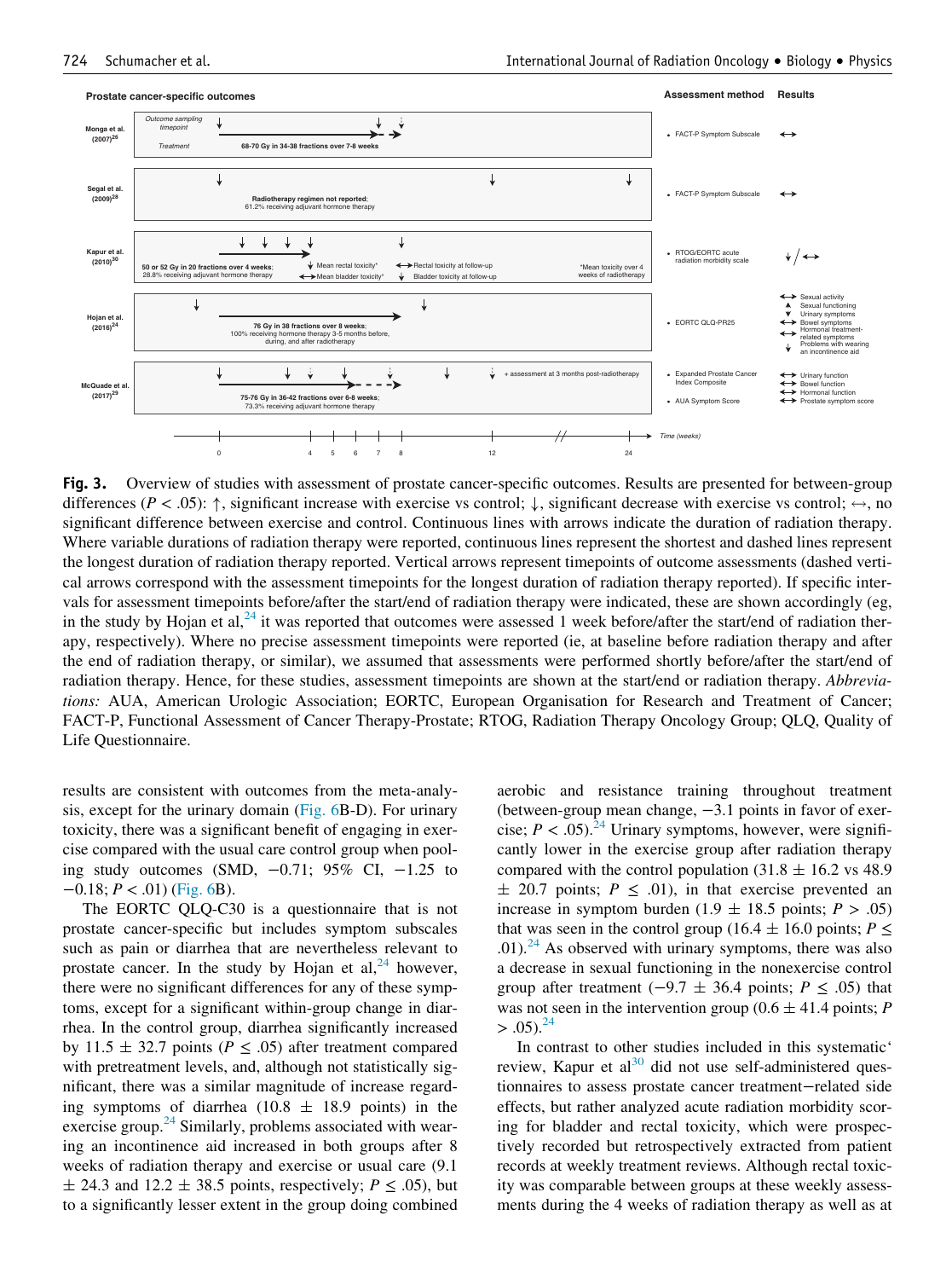<span id="page-11-0"></span>

Fig. 4. Overview of studies with assessment of depressive symptoms. Results are presented for between-group differences  $(P < .05)$ :  $\uparrow$ , significant increase with exercise vs control;  $\downarrow$ , significant decrease with exercise vs control;  $\leftrightarrow$ , no significant difference between exercise and control. Continuous lines with arrows indicate the duration of radiation therapy. Where variable durations of radiation therapy were reported, continuous lines represent the shortest and dashed lines represent the longest duration of radiation therapy reported. Vertical arrows represent timepoints of outcome assessments (dashed vertical arrows correspond with the assessment timepoints for the longest duration of radiation therapy reported). If specific intervals for assessment timepoints before/after the start/end of radiation therapy were indicated, these are shown accordingly (eg, in the study by Piraux et al,<sup>[27](#page-16-26)</sup> it was reported that outcomes were assessed 10 days before the start of radiation therapy). Where no precise assessment timepoints were reported (ie, at baseline before radiation therapy and after the end of radiation therapy, or similar), we assumed that assessments were performed shortly before/after the start/end of radiation therapy. Hence, for these studies, assessment timepoints are shown at the start/end or radiation therapy.

follow-up 4 weeks after treatment, the mean rectal toxicity scores over the 4 weeks of treatment were significantly lower in the exercise group, who were provided with a home-based walking program, compared with the usual care control group (0.91  $\pm$  0.52 vs 1.27  $\pm$  0.46; mean difference,  $-0.36$ ; 95% CI,  $-0.61$  to  $-0.12$ ;  $P = .004$ ).<sup>[30](#page-16-36)</sup> In addition, bladder toxicity was also significantly lower in the exercise group at the follow-up assessment 4 weeks post radiation therapy (1.17  $\pm$  0.38 vs 1.73  $\pm$  0.84; mean difference,  $-0.56$ ; 95% CI,  $-0.89$  to  $-0.27$ ;  $P = .001$ .<sup>[30](#page-16-36)</sup>

Depressive symptoms were assessed in 2 studies using either the Beck Depression Inventory or the Center for Epi-demiological Studies Depression Scale [\(Fig. 4](#page-11-0)).  $^{26,27}$  $^{26,27}$  $^{26,27}$  $^{26,27}$  No significant difference between the usual care and exercise groups, which consisted of either walking on a treadmill<sup>[26](#page-16-24)</sup>; high-intensity interval training on a cycle ergometer<sup>27</sup>; or resistance training using body weight, resistance bands, and dumbbells was reported.<sup>27</sup> Moreover, there were no signifi-cant within-group changes in either study.<sup>[26,](#page-16-24)[27](#page-16-26)</sup> Meta-analysis of pooled studies also revealed no significant benefit of exercise on depressive symptoms (SMD, −0.16; 95% CI,  $-0.59$  to 0.26;  $P = .45$ ) ([Fig. 7A](#page-14-0)).

Sleep quality (Pittsburgh Sleep Quality Index), daytime sleepiness (Epworth Sleepiness Scale), and the severity of insomnia (Insomnia Severity Index) were assessed in 2 studies [\(Fig. 5](#page-12-0)).<sup>[27](#page-16-26)[,29](#page-16-25)</sup> No significant differences or withingroup changes were observed for any of the sleep domains with either resistance<sup>[27](#page-16-26),[29](#page-16-25)</sup> or high-intensity interval train- $ing<sup>27</sup>$  $ing<sup>27</sup>$  $ing<sup>27</sup>$  compared with usual care. Pooled meta-analysis of all 3 outcome measures also indicated no significant effect of exercise on sleep (SMD, 0.02; 95% CI, −0.29 to 0.34;  $P = .88$ ) ([Fig. 7](#page-14-0)B).

#### Adverse events

For 3 of the 6 trials,  $24,27,28$  $24,27,28$  $24,27,28$  $24,27,28$  information about adverse events was reported. One study<sup>[27](#page-16-26)</sup> recorded no exercise-related adverse events, whereas the other 2 studies $24,28$  $24,28$  reported a total of 4 adverse events. In the study by Hojan et al,  $^{24}$  $^{24}$  $^{24}$  1 patient in the control group experienced a stroke and was excluded from the analysis. In the study by Segal et al,  $^{28}$  $^{28}$  $^{28}$  3 adverse events occurred in the 2 exercise groups. One patient in the aerobic exercise group experienced an acute myocardial infarction shortly after completing the third exercise session. The patient was resuscitated and fully recovered but did not complete the study. The patient who experienced the myocardial infarction had no previous cardiac history. A second patient in the aerobic exercise group had syncope before treadmill exercise testing, and 1 patient in the resistance training group experienced chest pain during exercise. For both patients with syncope and chest pain, no underlying causes were identified.

## **Discussion**

In this systematic review, we provide a comprehensive assessment of the current literature with regard to exercise training during radiation therapy treatment in men diagnosed with prostate cancer and the effect on physical function and treatment-related adverse effects. The studies indicate that exercise may be beneficial to improve multiple aspects of physical function such as cardiorespiratory fitness and muscle strength, as well as mitigate urinary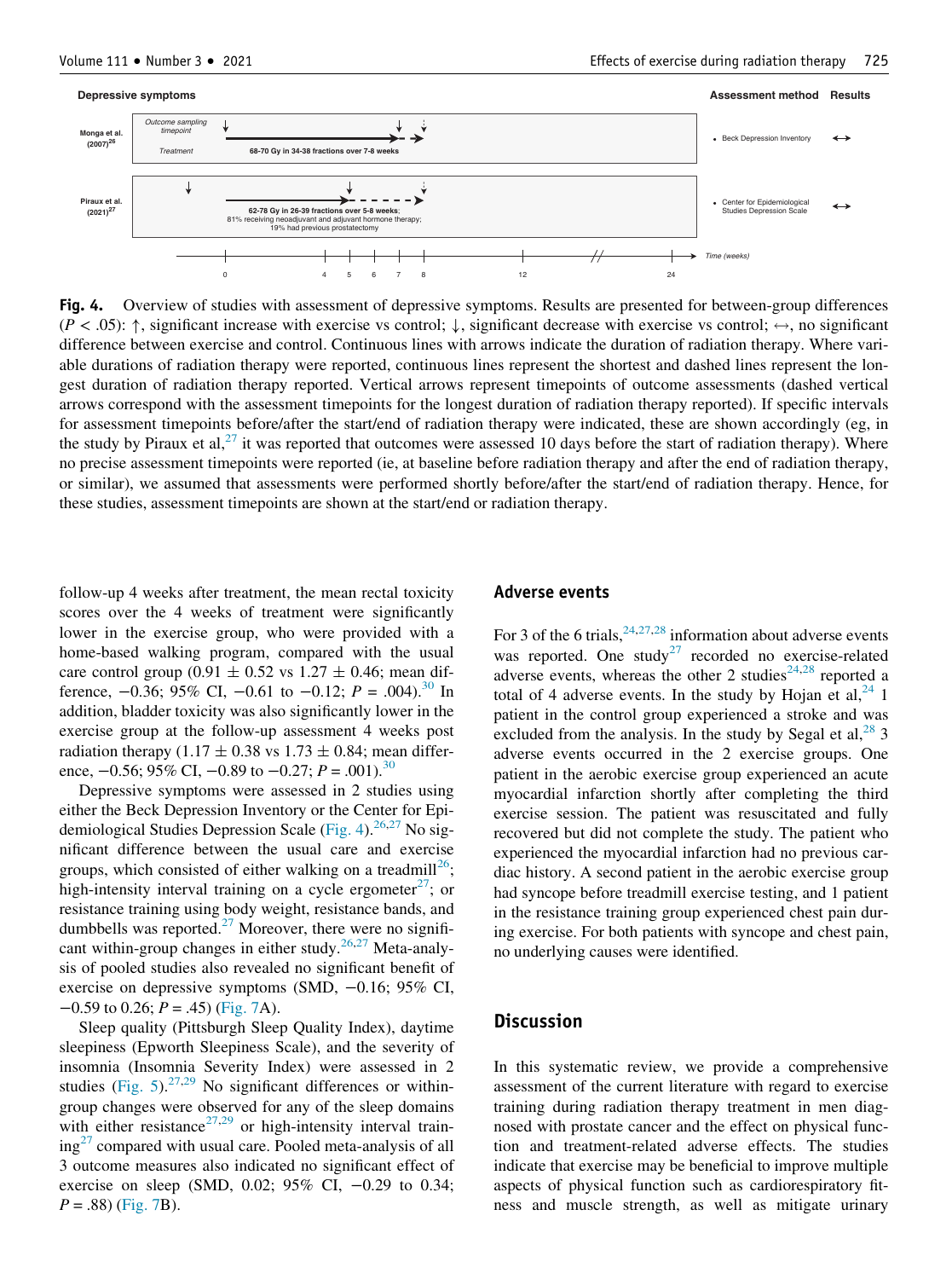<span id="page-12-0"></span>

Fig. 5. Overview of studies with assessment of sleep problems. Results are presented for between-group differences ( $P \lt \mathbb{R}$ .05):  $\uparrow$ , significant increase with exercise vs control;  $\downarrow$ , significant decrease with exercise vs control;  $\leftrightarrow$ , no significant difference between exercise and control. Continuous lines with arrows indicate the duration of radiation therapy. Where variable durations of radiation therapy were reported, continuous lines represent the shortest and dashed lines the longest duration of radiation therapy reported. Vertical arrows represent timepoints of outcome assessments (dashed vertical arrows correspond with the assessment timepoints for the longest duration of radiation therapy reported). If specific intervals for assessment timepoints before/after the start/end of radiation therapy were indicated, these are shown accordingly (eg, in the study by McQuade et al,<sup>[29](#page-16-25)</sup> it was reported that outcomes were assessed during the last week of radiation therapy). Where no precise assessment timepoints were reported (ie, at baseline before radiation therapy and after the end of radiation therapy, or similar), we assumed that assessments were performed shortly before/after the start/end of radiation therapy. Hence, for these studies, assessment timepoints are shown at the start/end or radiation therapy.

toxicity. In contrast, there is no evidence of an effect of exercise on other side effects commonly associated with prostate cancer treatments that include radiation therapy such as intestinal toxicity, depressive symptoms, or sleep problems.

The most evident benefits of exercise were improvements in physical function. All included studies and exercise modalities resulted in increased performance of at least 1 domain of physical function, including cardiorespiratory fitness, upper- and lower-body muscle strength, and flexibility. Although not assessed in the majority of included studies, these improvements are likely to translate into increased performance of functional tasks or at least enhance patients' physical reserve capacity. This is important as it may allow patients to remain independent and perform activities of daily living without any significant restrictions. In particular, a decline in musculoskeletal fitness secondary to loss of lean mass with ageing and accelerated by ADT is believed to contribute to a reduced physical reserve capacity that may be prevented or even reversed by targeted resistance training. $31$  Moreover, exercise has been shown to reduce the rate of falls in older people<sup>[32](#page-16-38)</sup> and is an important strategy in osteoporosis management,  $33$  thus reducing the risk of fractures, a concern particularly relevant for men treated with ADT. $34$  In addition, worse outcomes on physical performance tests have been associated with treatment-related complications and reduced survival in cancer patients. $35$  Hence, improving or maintaining physical function via structured exercise is of high clinical importance in this patient population.

Declining neuromuscular efficiency and mitochondrial dysfunction have also been implicated with fatigue,  $36,37$  $36,37$  a major debilitating side effect of radiation therapy that can persist for some time after treatment.<sup>[36](#page-16-42)</sup> This highlights the importance of improving or at least maintaining current aerobic capacity and muscular strength through exercise to potentially mitigate the onset and/or severity of fatigue. However, fatigue may be the result of various other potential causes $36,38$  $36,38$  and has also been correlated with late urinary and rectal toxicity in men with prostate cancer after radiation therapy, possibly owing to their negative effect on sleep, $39$  thus emphasizing the need to address fatigue as a multietiological problem.

Findings regarding the effects of exercise on gastrointestinal and genitourinary toxicity in our review are conflicting, however, and allow only limited comparability because of the various assessment methods and timepoints used to investigate these symptoms, the heterogeneity of the patient population, and the different radiation doses and treatment combinations used. Although no significant effects of exercise were observed in the study by McQuade et al,  $^{29}$  $^{29}$  $^{29}$  the correlation between physical symptoms (ie, urinary, bowel, and hormonal toxicity) and fatigue, as well as sleep quality, was also demonstrated for acute symptoms in exploratory analyses. In addition, bowel symptoms and urinary function have been shown to negatively affect physical activity levels in men with prostate cancer. $40,41$  $40,41$  The resulting sedentary lifestyle may lead to development or aggravation of other chronic comorbidities that may further affect quality of life. On the other hand, physician-graded bladder and rectal toxicity, an arguably more objective measure than patientreported outcomes, $42$  was significantly lower in the exercise group in 1 study comparing home-based exercise to usual care.<sup>30</sup> Furthermore, despite significantly worse prostate cancer-specific symptoms in all groups at 12 weeks in the study by Segal et  $aI<sub>z</sub><sup>28</sup>$  $aI<sub>z</sub><sup>28</sup>$  $aI<sub>z</sub><sup>28</sup>$  the scores in the resistance training group did not constitute a clinically meaningful change, $4$ highlighting a further potential benefit of this exercise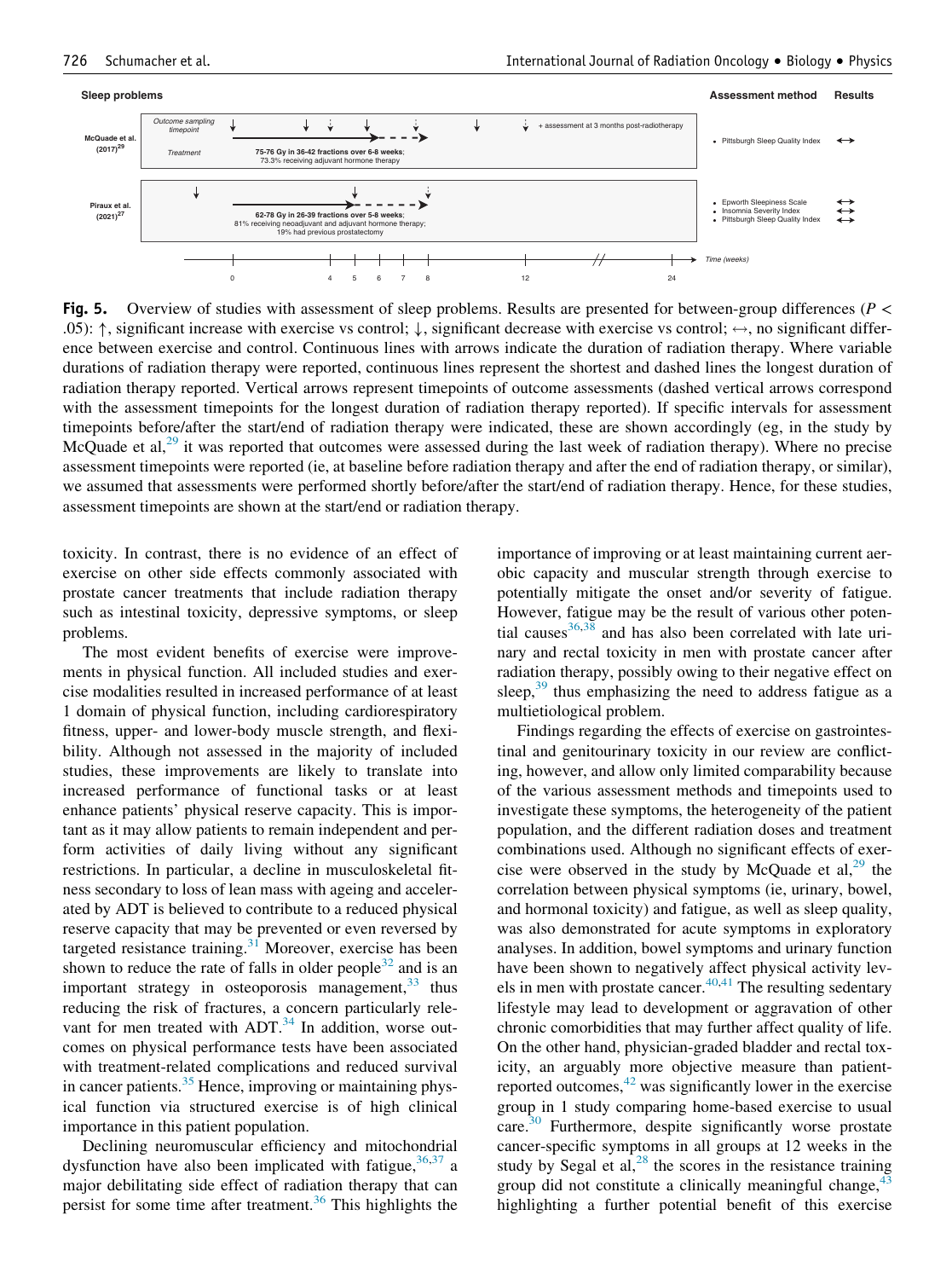### <span id="page-13-0"></span>**A. FACT-P Prostate Cancer Subscale**

| <b>Exercise</b>                                                                                                                                |            |  |    | Control |  | <b>Mean Difference</b>                                |                                      | <b>Mean Difference</b> |                     |  |  |  |  |
|------------------------------------------------------------------------------------------------------------------------------------------------|------------|--|----|---------|--|-------------------------------------------------------|--------------------------------------|------------------------|---------------------|--|--|--|--|
| Study                                                                                                                                          |            |  |    |         |  | Mean SD Total Mean SD Total Weight IV, Random, 95% CI |                                      |                        | IV, Random, 95% CI  |  |  |  |  |
| Segal et al. (2009)                                                                                                                            | -2.54 8.40 |  |    |         |  | 80 -4.17 5.86 41 73.7% 1.63 [-0.94; 4.20]             |                                      |                        |                     |  |  |  |  |
| Monga et al. (2007) 1.80 5.80 11 -1.80 4.20 10 26.3% 3.60 [-0.70; 7.90]                                                                        |            |  |    |         |  |                                                       |                                      |                        |                     |  |  |  |  |
| <b>Total (95% CI)</b>                                                                                                                          |            |  | 91 |         |  | 51 100.0% 2.15 [-0.06; 4.35]                          |                                      |                        |                     |  |  |  |  |
| Heterogeneity: Tau <sup>2</sup> = 0; Chi <sup>2</sup> = 0.59, df = 1 (P = 0.44); $I^2 = 0\%$<br>Test for overall effect: $Z = 1.91$ (P = 0.06) |            |  |    |         |  |                                                       |                                      |                        |                     |  |  |  |  |
|                                                                                                                                                |            |  |    |         |  |                                                       |                                      |                        | $-5$ $-2.5$ 0 2.5 5 |  |  |  |  |
|                                                                                                                                                |            |  |    |         |  |                                                       | Favours [Control] Favours [Exercise] |                        |                     |  |  |  |  |

## **B. Urinary toxicity**



## **C. Intestinal toxicity**

|                                                                                              | Exercise |            |    |                      | Control    |  |           | <b>Std. Mean Difference</b>        | <b>Std. Mean Difference</b>          |
|----------------------------------------------------------------------------------------------|----------|------------|----|----------------------|------------|--|-----------|------------------------------------|--------------------------------------|
| <b>Study</b>                                                                                 | Mean     |            |    | <b>SD Total Mean</b> |            |  |           | SD Total Weight IV, Random, 95% CI | IV, Random, 95% CI                   |
| McQuade et al. (2017)                                                                        |          | 4.16 11.06 |    | 19 7.44 10.34        |            |  | 22 25.4%  | $-0.30$ [ $-0.92$ ; 0.32]          | <b>Contract Contract</b>             |
| Kapur et al. (2010)                                                                          | 1.48     | 0.83       | 32 | 1.66                 | 0.52       |  | 33 40.6%  | $-0.26$ [ $-0.75$ ; 0.23]          |                                      |
| Hojan et al. (2016)                                                                          |          | 8.83 13.67 | 27 |                      | 9.67 17.23 |  | 27 34.0%  | $-0.05$ [ $-0.59$ : 0.48]          |                                      |
|                                                                                              |          |            |    |                      |            |  |           |                                    |                                      |
| <b>Total (95% CI)</b>                                                                        |          |            | 78 |                      |            |  | 82 100.0% | $-0.20$ [ $-0.51$ : 0.11]          |                                      |
| Heterogeneity: Tau <sup>2</sup> = 0; Chi <sup>2</sup> = 0.45, df = 2 (P = 0.80); $I^2 = 0\%$ |          |            |    |                      |            |  |           |                                    |                                      |
| Test for overall effect: $Z = -1.25$ (P = 0.21)                                              |          |            |    |                      |            |  |           |                                    | $-0.5$<br>$\Omega$<br>0.5            |
|                                                                                              |          |            |    |                      |            |  |           |                                    | Favours [Exercise] Favours [Control] |

## **D. Hormonal toxicity**

| <b>Exercise</b>                                                                              |      |           |    |               | Control |          | <b>Std. Mean Difference</b>                      | <b>Std. Mean Difference</b>          |     |     |  |
|----------------------------------------------------------------------------------------------|------|-----------|----|---------------|---------|----------|--------------------------------------------------|--------------------------------------|-----|-----|--|
| <b>Study</b>                                                                                 | Mean |           |    |               |         |          | SD Total Mean SD Total Weight IV, Random, 95% CI | IV, Random, 95% CI                   |     |     |  |
| Hojan et al. (2016)                                                                          |      | 4.50 9.70 |    | 27 7.40 16.90 |         | 27 56.9% | $-0.21$ [ $-0.74$ ; 0.33]                        |                                      |     |     |  |
| McQuade et al. (2017) -1.25 14.46 19 0.43 13.51 22 43.1% -0.12 [-0.73; 0.50]                 |      |           |    |               |         |          |                                                  |                                      |     |     |  |
| <b>Total (95% CI)</b>                                                                        |      |           | 46 |               |         |          | 49 100.0% -0.17 [-0.57; 0.23]                    |                                      |     |     |  |
| Heterogeneity: Tau <sup>2</sup> = 0; Chi <sup>2</sup> = 0.05, df = 1 (P = 0.83); $I^2 = 0\%$ |      |           |    |               |         |          |                                                  |                                      |     |     |  |
| Test for overall effect: $Z = -0.82$ (P = 0.41)                                              |      |           |    |               |         |          |                                                  | $-0.6 - 0.3$<br>$\Omega$             | 0.3 | 0.6 |  |
|                                                                                              |      |           |    |               |         |          |                                                  | Favours [Exercise] Favours [Control] |     |     |  |

Fig. 6. Effects of exercise compared with usual care on prostate cancer-specific symptoms (A), urinary toxicity (B), intestinal toxicity (C), and hormonal treatment-related toxicity (D). Abbreviation: FACT-P = Functional Assessment of Cancer Therapy-Prostate.

modality that warrants further investigation. One caveat is that the radiation therapy regimen was not reported in this study. Thus, radiation for higher stage prostate cancer may have been for metastatic disease, which would have

possibly not affected bladder, bowel, or sexual function as radiation was not directed to the pelvis. However, only 1 patient had stage IV prostate cancer, and that patient was allocated to the control group; the proportion of stage III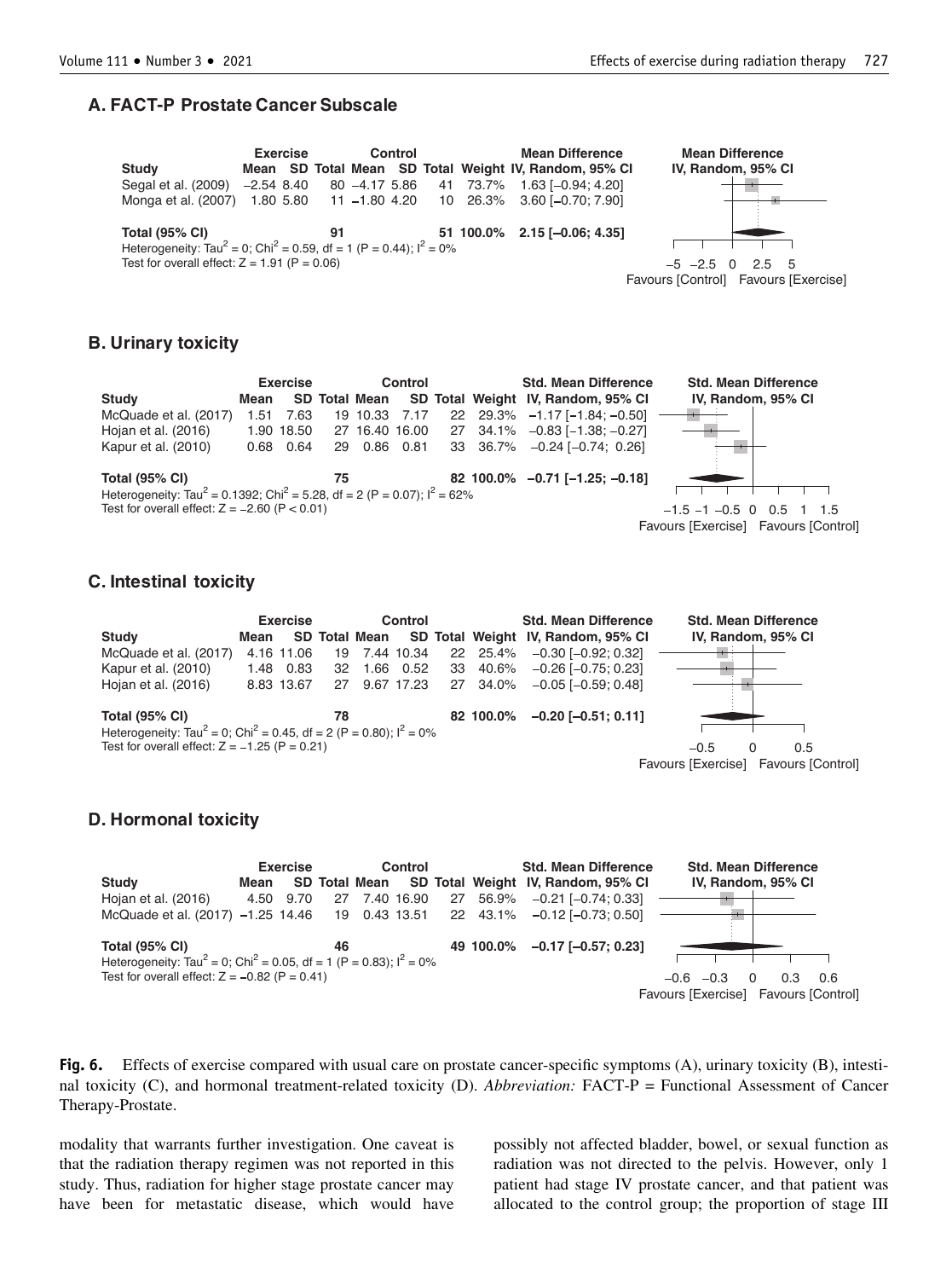#### <span id="page-14-0"></span>**A. Depressive symptoms**



#### **B. Sleep problems**



Fig. 7. Effects of exercise compared with usual care on depressive symptoms (A) and sleep problems (B).

prostate cancer patients was actually higher in the aerobic exercise (22.5%) and resistance training (20.0%) groups compared with the usual care group  $(9.8\%)$ .<sup>[28](#page-16-27)</sup>

Based on the included studies, it was not possible to make any conclusions about long-term or late side effects of radiation therapy as study outcomes were only assessed immediately pre- and postradiation therapy or a couple of weeks after radiation therapy. However, Dieperink et al<sup>[44](#page-17-3)</sup> conducted a multidisciplinary rehabilitation study assessing prostate cancer-specific outcomes after patients had completed radiation therapy and recently published 3-year fol-low-up data of this trial.<sup>[45](#page-17-4)</sup> Initial results 6 months post radiation therapy demonstrated improved urinary symptoms compared with usual care, although these were not sustained at later follow-up. However, the beneficial effect of the intervention was maintained at 3 years for the urinary irritative subscale score in patients with moderate-to-severe problems at baseline (ie, after radiation therapy). Furthermore, moderate-to-severe bowel problems were more prevalent in the control group than in the intervention group after 3 years. As the intervention included pelvic floor training, incorporating exercises to strengthen pelvic floor muscles alongside aerobic and resistance training may be required to maintain adequate function in this population.

Cardiometabolic dysfunction and related diseases are a common occurrence in men with prostate cancer and are linked to a host of other complications.  $46-49$  For example, prostate cancer patients with unmanaged type 2 diabetes and patients receiving insulin for treatment have been

identified as having an increased risk of both early and late gastrointestinal and genitourinary toxicity after radiation therapy compared with those patients not diagnosed with diabetes.<sup>[50](#page-17-6)</sup> Prescribing exercise as medicine is an effective therapy for the management of diabetes, for which exercise has been shown to increase insulin sensitivity and improve glycemic control.<sup>[51](#page-17-7)[,52](#page-17-8)</sup> It may well be that exercise medicine could reduce gastrointestinal and genitourinary toxicity after radiation therapy in prostate cancer patients with diabetes. However, more research is required to investigate these relationships.

Reports of the effects of exercise on sexual activity and function are conflicting. In the study by Hojan et al,  $24$  the only research to assess sexual health included in this systematic review, there was a decrease in sexual function with usual care that was not observed in the exercise intervention group, whereas there was no significant effect on sexual activity. This finding is in line with observational data showing that more physical activity was positively associated with better sexual function,  $53$  including active men having better erectile function than inactive men.<sup>[41](#page-17-0)</sup> However, recent contrasting reports indicate that a structured exercise program had no significant beneficial effect on sexual function in men with prostate cancer undergoing treatment,<sup>[54,](#page-17-10)[55](#page-17-11)</sup> although exercise resulted in maintenance of sexual activity levels.<sup>[56](#page-17-12)</sup> Nevertheless, exercise may appear to be a potentially promising intervention to address sexual dysfunction in prostate cancer patients via protective or restorative effects on vascular function.<sup>[57](#page-17-13)</sup>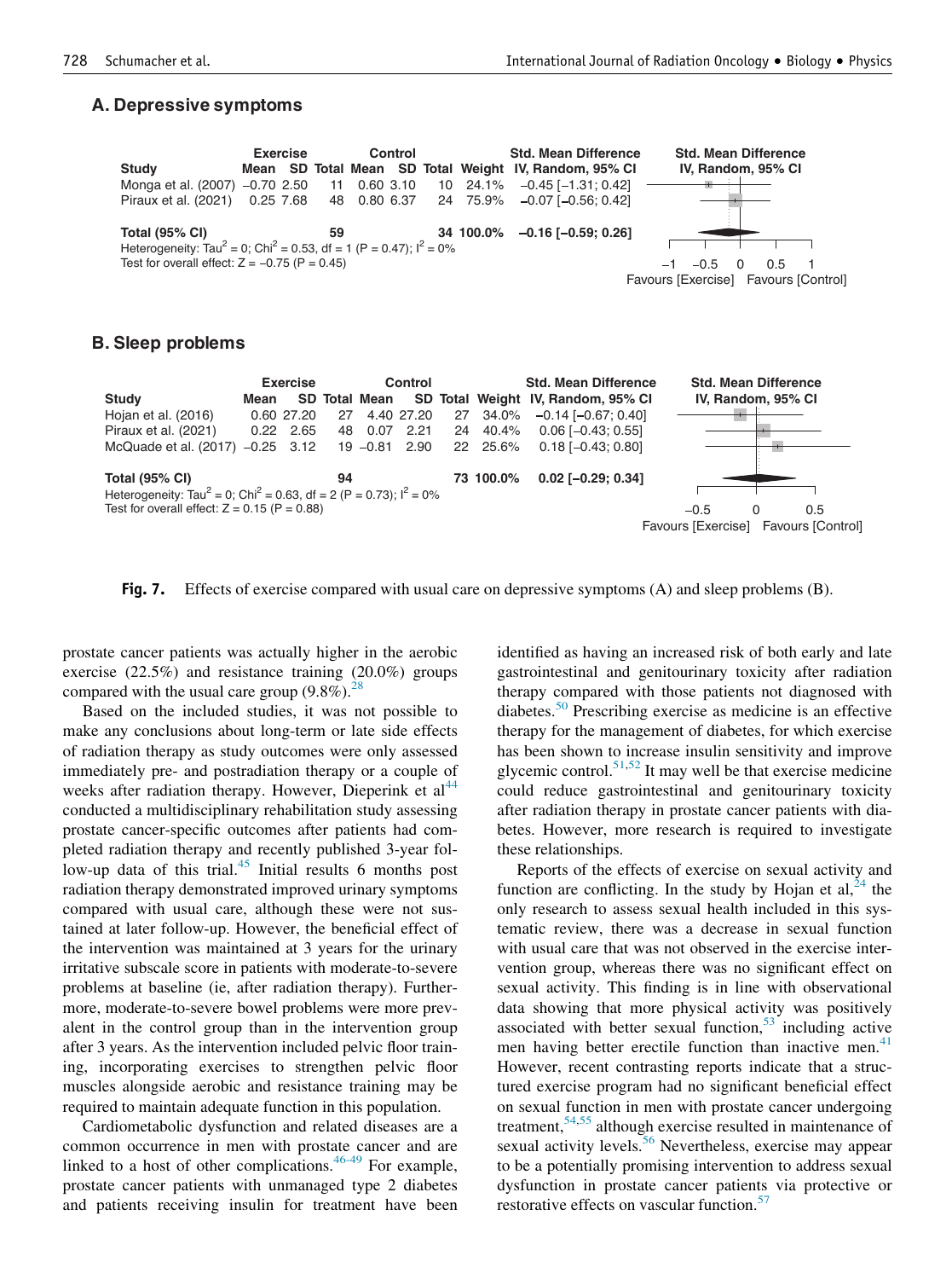Psychological distress is also a significant issue in men with prostate cancer and related treatment side effects.[58](#page-17-14)[,59](#page-17-15) Furthermore, higher levels of depressive symptoms have been associated with decreased physical activity and a lower likelihood of meeting the recommendations of national physical activity guidelines. $60$ Among the studies assessed in this systematic review, depressive symptoms and sleep variables such as daytime sleepiness, insomnia, and sleep quality were not affected by the exercise interventions. However, treatment of patients with radiation therapy only has been associated with a lower risk of depression compared with ADT in men treated for recurrent prostate cancer,  $61$ thus the potential benefit of exercise may have been too small to detect in the investigated patient population, given the presumably relatively low level of depressive symptoms present. Indeed, symptoms of psychological distress improved the most after exercise in patients with prostate cancer receiving ADT who experienced the highest level of anxiety, depression, and somatization.[62](#page-17-18) Moreover, a reduction in psychological distress was achieved with various supervised exercise modalities, including aerobic exercise, resistance training, and impact loading. $62$ 

Based on the analysis from this systematic review, it was not possible to provide specific exercise recommendations for prostate cancer patients during radiation therapy regarding select outcomes; however, general exercise guidelines for patients affected by cancer include evidence-based recommendations and specific exercise prescriptions for a number of outcomes such as fatigue, depressive symptoms, or physical function.<sup>[8,](#page-16-47)[9](#page-16-48)</sup> Nevertheless, it is recommended that an individualized assessment and exercise prescription process be adopted.<sup>[9](#page-16-48)</sup> In general, a multimodal, moderate to high intensity exercise program will be appropriate, although individual patient circumstances, including any accompanying health issues and exercise-related patient preferences and goals, should be considered and exercise prescriptions adapted accordingly.<sup>[9](#page-16-48)</sup>

This review has some limitations that are worthy of comment. Owing to the small number of studies assessing specific domains of physical function as well as the heterogeneity of assessment tools used for patient-reported outcomes, there is considerable heterogeneity in the quantitative analysis of the results, thus reducing the robustness of the findings. We also acknowledge that some treatmentrelated side effects could be due to either radiation therapy, ADT, or both, thus prohibiting an analysis of how exercise may affect side effects purely arising as a consequence of radiation. Furthermore, considerable variability existed regarding the exercise prescription across studies, preventing recommendations of a specific intervention for select outcomes. However, the strength of this review is the comprehensive assessment of current evidence regarding the effects of exercise on unfavorable physical, psychological, and psychophysical outcomes commonly experienced by men with prostate cancer currently receiving radiation therapy that may affect their quality of life and wellbeing.

The lack of conclusive evidence for patient-reported outcomes may partially result from severe side effects of treatment being rare and population summary statistics therefore not reflecting any changes in subgroups with significant toxicity. Even small reductions of these significant toxicities by exercise would be valuable and worthwhile to investigate in exploratory analyses of future trials. We suggest that investigators consider including toxicity outcomes of subgroups with moderate-to-severe or significant side effects in their reports (eg, as supplementary material) in addition to reporting summary scores for the entire study population or individual intervention groups. Given that minor toxicity is irrelevant and moderate-to-severe toxicity is uncommon, a classification like this may provide valuable insight into the data, and investigators should use this philosophy when they design their studies. A classification like this may also allow comparability of endpoints between different assessment tools to some degree, as they are now "normalized" on a categorical level. Furthermore, reporting of prostate cancer-specific endpoints such as bladder and bowel problems or potency issues is heavily influenced by the timepoints at which they are collected. Given that these side effects get worse and may then improve again, it is paramount that researchers sample them at the correct and equivalent timepoints to prevent the collection of potentially misleading data that does not allow meaningful conclusions about a potential benefit of exercise.

In conclusion, exercise during radiation therapy was safe for prostate cancer patients in the included studies as evident by low rates of adverse events and resulted in significant improvements in physical function and mitigation of urinary symptoms, while not negatively affecting other treatment toxicity outcomes such as intestinal symptoms, depression, and sleep. On this basis, prostate cancer patients should be informed about existing exercise programs and should be encouraged to participate in regular structured exercise training as part of supportive care during treatment. However, further high-quality studies are required to expand this field of enquiry and better understand the potential benefits of exercise during radiation therapy and how it may counter treatment-related adverse effects. One such example is the currently ongoing EXERT trial for men with metastatic prostate cancer receiving palliative radiation therapy (ClinicalTrials.gov: [NCT04556045](ctgov:NCT04556045)). Future research may also investigate how the timing of exercise (ie, during vs after radiation therapy) or different exercise prescriptions (eg, comparing different exercise modalities and intensities) may affect treatment toxicity, including assessment of long-term follow-up of side effects as well as potential mechanisms of action for exercise as an adjunct therapy during radiation therapy in patients with prostate cancer.<sup>[63](#page-17-19)</sup>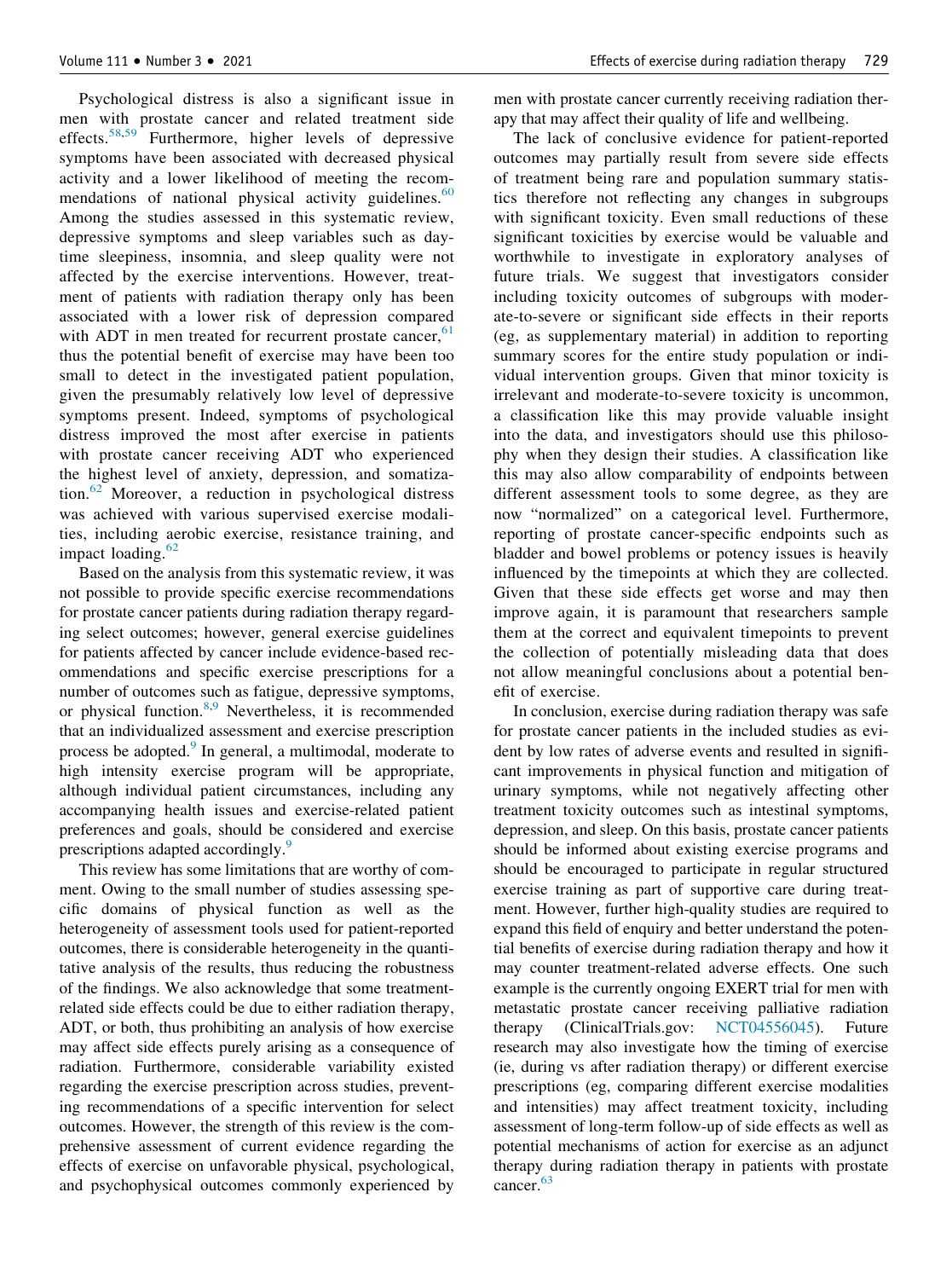#### <span id="page-16-19"></span><span id="page-16-11"></span>References

- <span id="page-16-20"></span><span id="page-16-0"></span>1. [De Ruysscher D, Niedermann G, Burnet NG, Siva S, Lee AWM,](http://refhub.elsevier.com/S0360-3016(21)00841-5/sbref0001) [Hegi-Johnson F. Radiotherapy toxicity.](http://refhub.elsevier.com/S0360-3016(21)00841-5/sbref0001) Nat Rev Dis Primers [2019;5:13.](http://refhub.elsevier.com/S0360-3016(21)00841-5/sbref0001)
- <span id="page-16-21"></span><span id="page-16-1"></span>2. [Thariat J, Hannoun-Levi JM, Sun Myint A, Vuong T, Gerard JP. Past,](http://refhub.elsevier.com/S0360-3016(21)00841-5/sbref0002) [present, and future of radiotherapy for the benefit of patients.](http://refhub.elsevier.com/S0360-3016(21)00841-5/sbref0002) Nat Rev Clin Oncol [2013;10:52–60.](http://refhub.elsevier.com/S0360-3016(21)00841-5/sbref0002)
- <span id="page-16-22"></span><span id="page-16-2"></span>3. [Fossa](http://refhub.elsevier.com/S0360-3016(21)00841-5/sbref0003) [SD, Woehre H, Kurth KH, et al. Influence of urological morbid](http://refhub.elsevier.com/S0360-3016(21)00841-5/sbref0003)[ity on quality of life in patients with prostate cancer.](http://refhub.elsevier.com/S0360-3016(21)00841-5/sbref0003) Eur Urol [1997;31\(suppl 3\):3–8.](http://refhub.elsevier.com/S0360-3016(21)00841-5/sbref0003)
- <span id="page-16-3"></span>4. [Orom H, Biddle C, Underwood 3rd W, Nelson CJ. Worse urinary, sex](http://refhub.elsevier.com/S0360-3016(21)00841-5/sbref0004)[ual and bowel function cause emotional distress and vice versa in men](http://refhub.elsevier.com/S0360-3016(21)00841-5/sbref0004) [treated for prostate cancer.](http://refhub.elsevier.com/S0360-3016(21)00841-5/sbref0004) J Urol 2018;199:1464–1469.
- <span id="page-16-23"></span><span id="page-16-4"></span>5. [Kennedy MA, Bayes S, Galv](http://refhub.elsevier.com/S0360-3016(21)00841-5/sbref0005)ã[o DA, et al. If you build it, will they come?](http://refhub.elsevier.com/S0360-3016(21)00841-5/sbref0005) Evaluation of a co-located [exercise clinic and cancer treatment centre using](http://refhub.elsevier.com/S0360-3016(21)00841-5/sbref0005) [the RE-AIM framework.](http://refhub.elsevier.com/S0360-3016(21)00841-5/sbref0005) Eur J Cancer Care 2020;29:e13251.
- <span id="page-16-5"></span>6. [Newton RU, Kennedy MA, Singh F, et al. Safety, effectiveness, and](http://refhub.elsevier.com/S0360-3016(21)00841-5/sbref0006) [uptake of exercise medicine integrated within a cancer care center.](http://refhub.elsevier.com/S0360-3016(21)00841-5/sbref0006) [Semin Oncol Nurs](http://refhub.elsevier.com/S0360-3016(21)00841-5/sbref0006) 2020;36 151073.
- <span id="page-16-26"></span><span id="page-16-24"></span><span id="page-16-6"></span>7. [Fuller JT, Hartland MC, Maloney LT, Davison K. Therapeutic effects of](http://refhub.elsevier.com/S0360-3016(21)00841-5/sbref0007) [aerobic and resistance exercises for cancer survivors: A systematic](http://refhub.elsevier.com/S0360-3016(21)00841-5/sbref0007) [review of meta-analyses of clinical trials.](http://refhub.elsevier.com/S0360-3016(21)00841-5/sbref0007) Br J Sports Med 2018; [52:1311.](http://refhub.elsevier.com/S0360-3016(21)00841-5/sbref0007)
- <span id="page-16-47"></span><span id="page-16-27"></span>8. [Campbell KL, Winters-Stone KM, Wiskemann J, et al. Exercise](http://refhub.elsevier.com/S0360-3016(21)00841-5/sbref0008) [guidelines for cancer survivors: Consensus statement from interna](http://refhub.elsevier.com/S0360-3016(21)00841-5/sbref0008)[tional multidisciplinary roundtable.](http://refhub.elsevier.com/S0360-3016(21)00841-5/sbref0008) Med Sci Sports Exerc 2019;51: [2375–2390.](http://refhub.elsevier.com/S0360-3016(21)00841-5/sbref0008)
- <span id="page-16-48"></span><span id="page-16-25"></span>9. [Hayes SC, Newton RU, Spence RR, Galv](http://refhub.elsevier.com/S0360-3016(21)00841-5/sbref0009)ã[o DA. The Exercise and](http://refhub.elsevier.com/S0360-3016(21)00841-5/sbref0009) [Sports Science Australia position statement: Exercise medicine in can](http://refhub.elsevier.com/S0360-3016(21)00841-5/sbref0009)cer management. J Sci Med Sport [2019;22:1175–1199.](http://refhub.elsevier.com/S0360-3016(21)00841-5/sbref0009)
- <span id="page-16-36"></span><span id="page-16-7"></span>10. Horgan S, O'[Donovan A. The impact of exercise during radiation ther](http://refhub.elsevier.com/S0360-3016(21)00841-5/sbref0010)[apy for prostate cancer on fatigue and quality of life: A systematic](http://refhub.elsevier.com/S0360-3016(21)00841-5/sbref0010) review and meta-analysis. [J Med Imaging Radiat Sci](http://refhub.elsevier.com/S0360-3016(21)00841-5/sbref0010) 2018;49:207– [219.](http://refhub.elsevier.com/S0360-3016(21)00841-5/sbref0010)
- <span id="page-16-37"></span><span id="page-16-8"></span>11. [Clark JA, Inui TS, Silliman RA, et al. Patients](http://refhub.elsevier.com/S0360-3016(21)00841-5/sbref0011)' perceptions of quality [of life after treatment for early prostate cancer.](http://refhub.elsevier.com/S0360-3016(21)00841-5/sbref0011) J Clin Oncol [2003;21:3777–3784.](http://refhub.elsevier.com/S0360-3016(21)00841-5/sbref0011)
- <span id="page-16-38"></span><span id="page-16-9"></span>12. [Liberati A, Altman DG, Tetzlaff J, et al. The PRISMA statement for](http://refhub.elsevier.com/S0360-3016(21)00841-5/sbref0012) [reporting systematic reviews and meta-analyses of studies that evalu](http://refhub.elsevier.com/S0360-3016(21)00841-5/sbref0012)[ate health care interventions: Explanation and elaboration.](http://refhub.elsevier.com/S0360-3016(21)00841-5/sbref0012) PLoS Med [2009;6 e1000100.](http://refhub.elsevier.com/S0360-3016(21)00841-5/sbref0012)
- <span id="page-16-39"></span><span id="page-16-10"></span>13. [Moher D, Liberati A, Tetzlaff J, Altman DG, PRISMA Group. Pre](http://refhub.elsevier.com/S0360-3016(21)00841-5/sbref0013)[ferred reporting items for systematic reviews and meta-analyses: the](http://refhub.elsevier.com/S0360-3016(21)00841-5/sbref0013) [PRISMA statement.](http://refhub.elsevier.com/S0360-3016(21)00841-5/sbref0013) PLoS Med 2009;6 e1000097.
- <span id="page-16-40"></span><span id="page-16-12"></span>14. [Maher CG, Sherrington C, Herbert RD, Moseley AM, Elkins M. Reli](http://refhub.elsevier.com/S0360-3016(21)00841-5/sbref0014)[ability of the PEDro scale for rating quality of randomized controlled](http://refhub.elsevier.com/S0360-3016(21)00841-5/sbref0014) trials. Phys Ther [2003;83:713–721.](http://refhub.elsevier.com/S0360-3016(21)00841-5/sbref0014)
- <span id="page-16-13"></span>15. [Cashin AG, McAuley JH. Clinimetrics: Physiotherapy Evidence Data](http://refhub.elsevier.com/S0360-3016(21)00841-5/sbref0015)[base \(PEDro\) scale.](http://refhub.elsevier.com/S0360-3016(21)00841-5/sbref0015) J Physiother 2020;66:59.
- <span id="page-16-41"></span><span id="page-16-14"></span>16. Higgins JPT, Thomas J, Chandler J, Cumpston M, Li T, Page MJ, et al. Cochrane Handbook for Systematic Reviews of Interventions, version 6.2 (updated February 2021). Available at: [www.training.](http://www.training.cochrane.org/handbook) [cochrane.org/handbook](http://www.training.cochrane.org/handbook). Accessed June 3, 2021.
- <span id="page-16-43"></span><span id="page-16-42"></span><span id="page-16-15"></span>17. [Borenstein M, Hedges LV, Higgins JPT, Rothstein HR. Independent](http://refhub.elsevier.com/S0360-3016(21)00841-5/sbref0017) [subgroups within a study. In: Borenstein M, Hedges LV, Higgins JPT,](http://refhub.elsevier.com/S0360-3016(21)00841-5/sbref0017) Rothstein HR, eds. [Introduction to Meta-Analysis](http://refhub.elsevier.com/S0360-3016(21)00841-5/sbref0017). Hoboken, NJ: [Wiley; 2009:217–223.](http://refhub.elsevier.com/S0360-3016(21)00841-5/sbref0017)
- <span id="page-16-45"></span><span id="page-16-44"></span><span id="page-16-16"></span>18. [Borenstein M, Hedges LV, Higgins JPT, Rothstein HR. Multiple out](http://refhub.elsevier.com/S0360-3016(21)00841-5/sbref0018)[comes or time-points within a study. In: Borenstein M, Hedges LV,](http://refhub.elsevier.com/S0360-3016(21)00841-5/sbref0018) [Higgins JPT, Rothstein HR, eds.](http://refhub.elsevier.com/S0360-3016(21)00841-5/sbref0018) Introduction to Meta-Analysis. Hobo[ken, NJ: Wiley; 2009:225–238.](http://refhub.elsevier.com/S0360-3016(21)00841-5/sbref0018)
- <span id="page-16-46"></span><span id="page-16-17"></span>19. [DerSimonian R, Laird N. Meta-analysis in clinical trials.](http://refhub.elsevier.com/S0360-3016(21)00841-5/sbref0019) Control Clin Trials [1986;7:177–188.](http://refhub.elsevier.com/S0360-3016(21)00841-5/sbref0019)
- <span id="page-16-18"></span>20. [Higgins JP, Thompson SG, Deeks JJ, Altman DG. Measuring incon](http://refhub.elsevier.com/S0360-3016(21)00841-5/sbref0020)[sistency in meta-analyses.](http://refhub.elsevier.com/S0360-3016(21)00841-5/sbref0020) BMJ 2003;327:557–560.
- <span id="page-16-35"></span><span id="page-16-34"></span><span id="page-16-33"></span><span id="page-16-32"></span><span id="page-16-31"></span><span id="page-16-30"></span><span id="page-16-29"></span><span id="page-16-28"></span>21. [Balduzzi S, R](http://refhub.elsevier.com/S0360-3016(21)00841-5/sbref0021)ü[cker G, Schwarzer G. How to perform a meta-analysis](http://refhub.elsevier.com/S0360-3016(21)00841-5/sbref0021) [with R: A practical tutorial.](http://refhub.elsevier.com/S0360-3016(21)00841-5/sbref0021) Evid Based Ment Health 2019;22:153– [160.](http://refhub.elsevier.com/S0360-3016(21)00841-5/sbref0021)
- 22. Harrer M, Cuijpers P, Furukawa T, Ebert DD. dmetar: companion R package for the guide 'Doing Meta-Analysis in R'. Available at: [http://](http://dmetar.protectlab.org/) [dmetar.protectlab.org/](http://dmetar.protectlab.org/). Accessed June 3, 2021.
- 23. [Hojan K, Kwiatkowska-Borowczyk E, Leporowska E, Milecki P.](http://refhub.elsevier.com/S0360-3016(21)00841-5/sbref0023) [Inflammation, cardiometabolic markers, and functional changes in](http://refhub.elsevier.com/S0360-3016(21)00841-5/sbref0023) [men with prostate cancer: A randomized controlled trial of a 12-month](http://refhub.elsevier.com/S0360-3016(21)00841-5/sbref0023) exercise program. [Pol Arch Intern Med](http://refhub.elsevier.com/S0360-3016(21)00841-5/sbref0023) 2017;127:25–35.
- 24. [Hojan K, Kwiatkowska-Borowczyk E, Leporowska E, et al. Physical](http://refhub.elsevier.com/S0360-3016(21)00841-5/sbref0024) [exercise for functional capacity, blood immune function, fatigue, and](http://refhub.elsevier.com/S0360-3016(21)00841-5/sbref0024) [quality of life in high-risk prostate cancer patients during radiother](http://refhub.elsevier.com/S0360-3016(21)00841-5/sbref0024)[apy: A prospective, randomized clinical study.](http://refhub.elsevier.com/S0360-3016(21)00841-5/sbref0024) Eur J Phys Rehabil Med [2016;52:489–501.](http://refhub.elsevier.com/S0360-3016(21)00841-5/sbref0024)
- 25. [Windsor PM, Nicol KF, Potter J. A randomized, controlled trial of aer](http://refhub.elsevier.com/S0360-3016(21)00841-5/sbref0025)[obic exercise for treatment-related fatigue in men receiving radical](http://refhub.elsevier.com/S0360-3016(21)00841-5/sbref0025) [external beam radiotherapy for localized prostate carcinoma.](http://refhub.elsevier.com/S0360-3016(21)00841-5/sbref0025) Cancer [2004;101:550–557.](http://refhub.elsevier.com/S0360-3016(21)00841-5/sbref0025)
- 26. [Monga U, Garber SL, Thornby J, et al. Exercise prevents fatigue and](http://refhub.elsevier.com/S0360-3016(21)00841-5/sbref0026) [improves quality of life in prostate cancer patients undergoing radio](http://refhub.elsevier.com/S0360-3016(21)00841-5/sbref0026)therapy. [Arch Phys Med Rehabil](http://refhub.elsevier.com/S0360-3016(21)00841-5/sbref0026) 2007;88:1416–1422.
- 27. [Piraux E, Caty G, Renard L, et al. Effects of high-intensity interval](http://refhub.elsevier.com/S0360-3016(21)00841-5/sbref0027) [training compared with resistance training in prostate cancer patients](http://refhub.elsevier.com/S0360-3016(21)00841-5/sbref0027) [undergoing radiotherapy: A randomized controlled trial.](http://refhub.elsevier.com/S0360-3016(21)00841-5/sbref0027) Prostate [Cancer Prostatic Dis](http://refhub.elsevier.com/S0360-3016(21)00841-5/sbref0027) 2021;24:156–165.
- 28. [Segal RJ, Reid RD, Courneya KS, et al. Randomized controlled trial](http://refhub.elsevier.com/S0360-3016(21)00841-5/sbref0028) [of resistance or aerobic exercise in men receiving radiation therapy](http://refhub.elsevier.com/S0360-3016(21)00841-5/sbref0028) [for prostate cancer.](http://refhub.elsevier.com/S0360-3016(21)00841-5/sbref0028) J Clin Oncol 2009;27:344-351.
- 29. [McQuade JL, Prinsloo S, Chang DZ, et al. Qigong/tai chi for sleep and](http://refhub.elsevier.com/S0360-3016(21)00841-5/sbref0029) [fatigue in prostate cancer patients undergoing radiotherapy: A ran](http://refhub.elsevier.com/S0360-3016(21)00841-5/sbref0029)[domized controlled trial.](http://refhub.elsevier.com/S0360-3016(21)00841-5/sbref0029) Psychooncology 2017;26:1936–1943.
- 30. [Kapur G, Windsor PM, McCowan C. The effect of aerobic exercise on](http://refhub.elsevier.com/S0360-3016(21)00841-5/sbref0030) [treatment-related acute toxicity in men receiving radical external](http://refhub.elsevier.com/S0360-3016(21)00841-5/sbref0030) [beam radiotherapy for localised prostate cancer.](http://refhub.elsevier.com/S0360-3016(21)00841-5/sbref0030) Eur J Cancer Care [2010;19:643–647.](http://refhub.elsevier.com/S0360-3016(21)00841-5/sbref0030)
- 31. [Galv](http://refhub.elsevier.com/S0360-3016(21)00841-5/sbref0031)ão DA, Taaffe DR, Spry N, Newton RU. Exercise can prevent and [even reverse adverse effects of androgen suppression treatment in men](http://refhub.elsevier.com/S0360-3016(21)00841-5/sbref0031) with prostate cancer. [Prostate Cancer Prostatic Dis](http://refhub.elsevier.com/S0360-3016(21)00841-5/sbref0031) 2007;10:340-346.
- 32. [Sherrington C, Whitney JC, Lord SR, Herbert RD, Cumming RG,](http://refhub.elsevier.com/S0360-3016(21)00841-5/sbref0032) [Close JC. Effective exercise for the prevention of falls: A systematic](http://refhub.elsevier.com/S0360-3016(21)00841-5/sbref0032) [review and meta-analysis.](http://refhub.elsevier.com/S0360-3016(21)00841-5/sbref0032) J Am Geriatr Soc 2008;56:2234-2243.
- 33. [Beck BR, Daly RM, Singh MA, Taaffe DR. Exercise and Sports Sci](http://refhub.elsevier.com/S0360-3016(21)00841-5/sbref0033)[ence Australia \(ESSA\) position statement on exercise prescription for](http://refhub.elsevier.com/S0360-3016(21)00841-5/sbref0033) [the prevention and management of osteoporosis.](http://refhub.elsevier.com/S0360-3016(21)00841-5/sbref0033) J Sci Med Sport [2017;20:438–445.](http://refhub.elsevier.com/S0360-3016(21)00841-5/sbref0033)
- 34. [Hussain A, Tripathi A, Pieczonka C, et al. Bone health effects of](http://refhub.elsevier.com/S0360-3016(21)00841-5/sbref0034) [androgen-deprivation therapy and androgen receptor inhibitors in](http://refhub.elsevier.com/S0360-3016(21)00841-5/sbref0034) [patients with nonmetastatic castration-resistant prostate cancer.](http://refhub.elsevier.com/S0360-3016(21)00841-5/sbref0034) Pros[tate Cancer Prostatic Dis](http://refhub.elsevier.com/S0360-3016(21)00841-5/sbref0034) 2021;24:290–300.
- 35. [Verweij NM, Schiphorst AH, Pronk A, van den Bos F, Hamaker ME.](http://refhub.elsevier.com/S0360-3016(21)00841-5/sbref0035) [Physical performance measures for predicting outcome in cancer](http://refhub.elsevier.com/S0360-3016(21)00841-5/sbref0035) [patients: A systematic review.](http://refhub.elsevier.com/S0360-3016(21)00841-5/sbref0035) Acta Oncol 2016;55:1386–1391.
- 36. [Jereczek-Fossa BA, Marsiglia HR, Orecchia R. Radiotherapy-related](http://refhub.elsevier.com/S0360-3016(21)00841-5/sbref0036) fatigue. [Crit Rev Oncol Hematol](http://refhub.elsevier.com/S0360-3016(21)00841-5/sbref0036) 2002;41:317–325.
- 37. [Yang S, Chu S, Gao Y, et al. A narrative review of cancer-related](http://refhub.elsevier.com/S0360-3016(21)00841-5/sbref0037) [fatigue \(CRF\) and its possible pathogenesis.](http://refhub.elsevier.com/S0360-3016(21)00841-5/sbref0037) Cells 2019;8:738.
- 38. [Jacobsen PB, Thors CL. Fatigue in the radiation therapy patient: Current](http://refhub.elsevier.com/S0360-3016(21)00841-5/sbref0038) [management and investigations.](http://refhub.elsevier.com/S0360-3016(21)00841-5/sbref0038) Semin Radiat Oncol 2003;13:372–380.
- 39. [Vordermark D, Schwab M, Flentje M, Sailer M, K](http://refhub.elsevier.com/S0360-3016(21)00841-5/sbref0039)ö[lbl O. Chronic](http://refhub.elsevier.com/S0360-3016(21)00841-5/sbref0039) [fatigue after radiotherapy for carcinoma of the prostate: correlation with](http://refhub.elsevier.com/S0360-3016(21)00841-5/sbref0039) [anorectal and genitourinary function.](http://refhub.elsevier.com/S0360-3016(21)00841-5/sbref0039) Radiother Oncol 2002;62:293– [297.](http://refhub.elsevier.com/S0360-3016(21)00841-5/sbref0039)
- 40. [Bøhn SH, Fossa](http://refhub.elsevier.com/S0360-3016(21)00841-5/sbref0040) [SD, Wisløff T, Thorsen L. Physical activity and asso](http://refhub.elsevier.com/S0360-3016(21)00841-5/sbref0040)[ciations with treatment-induced adverse effects among prostate cancer](http://refhub.elsevier.com/S0360-3016(21)00841-5/sbref0040) patients. [Support Care Cancer](http://refhub.elsevier.com/S0360-3016(21)00841-5/sbref0040) 2019;27:1001–1011.